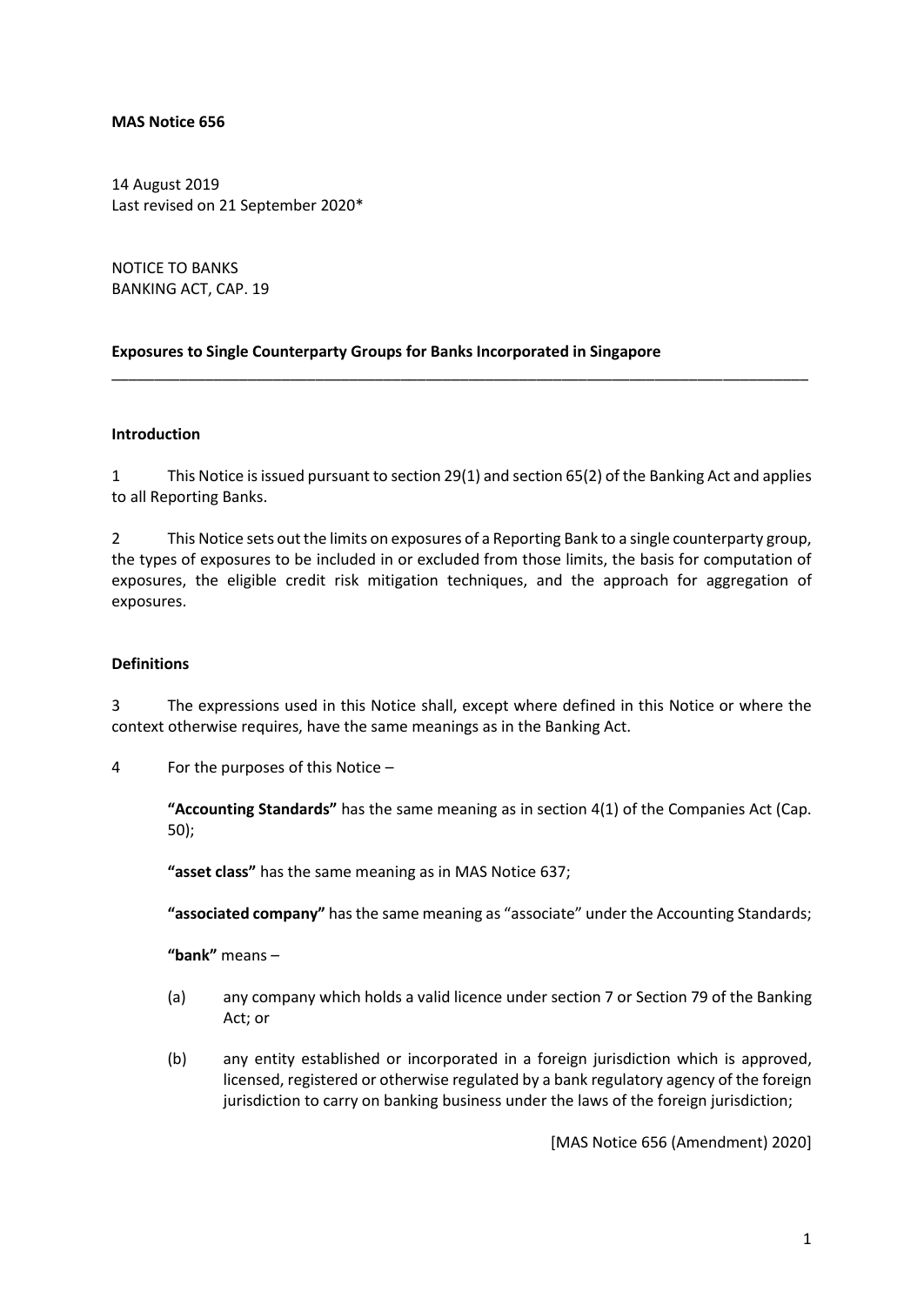**"Banking Act"** means the Banking Act (Cap. 19);

**"banking book"** has the same meaning as in MAS Notice 637;

**"banking group"** in relation to a Reporting Bank, means the Reporting Bank and its banking group entities;

**"banking group entity"** in relation to a Reporting Bank, means any subsidiary or any other entity which is treated as part of the Reporting Bank's group of entities according to the Accounting Standards;

**"bank regulatory agency"** in relation to a foreign jurisdiction, means an authority in the foreign jurisdiction exercising any function that corresponds to a regulatory function of the Authority under the Banking Act;

[MAS Notice 656 (Amendment) 2020]

**"CCP" or "central counterparty"** has the same meaning as in MAS Notice 637;

**"clearing member"** has the same meaning as in MAS Notice 637;

**"client"** in relation to a clearing member, has the same meaning as in MAS Notice 637;

**"closed-end fund"** has the same meaning as in section 2 of the Securities and Futures Act (Cap. 289);

**"collective investment scheme"** has the same meaning as in section 2 of the Securities and Futures Act (Cap. 289);

#### **"connected counterparty group"** means –

- (a) a group of persons, where
	- (i) at least one person in the group is a counterparty to the Reporting Bank or a banking group entity; and
	- (ii) one person in the group (called in this Notice the controlling person) controls every other person in that group<sup>1</sup>; or

A Reporting Bank should also refer to the Accounting Standards for further qualitative guidance when determining a control relationship.

[MAS Notice 656 (Amendment) 2020]

<sup>1</sup> For the purposes of this definition, examples of situations where counterparties are deemed likely to have a control relationship include –

<sup>(</sup>a) a counterparty in which another counterparty controls more than half of the voting rights through voting agreements with other shareholders;

<sup>(</sup>b) a counterparty which has material influence on the appointment or dismissal of the members of another counterparty's administrative or management body, such as the right to appoint or remove a majority of members in those bodies; or

<sup>(</sup>c) a counterparty which has the power, pursuant to a contract or otherwise, to exercise a controlling influence over the management or policies of another counterparty, for example through consent rights over key decisions.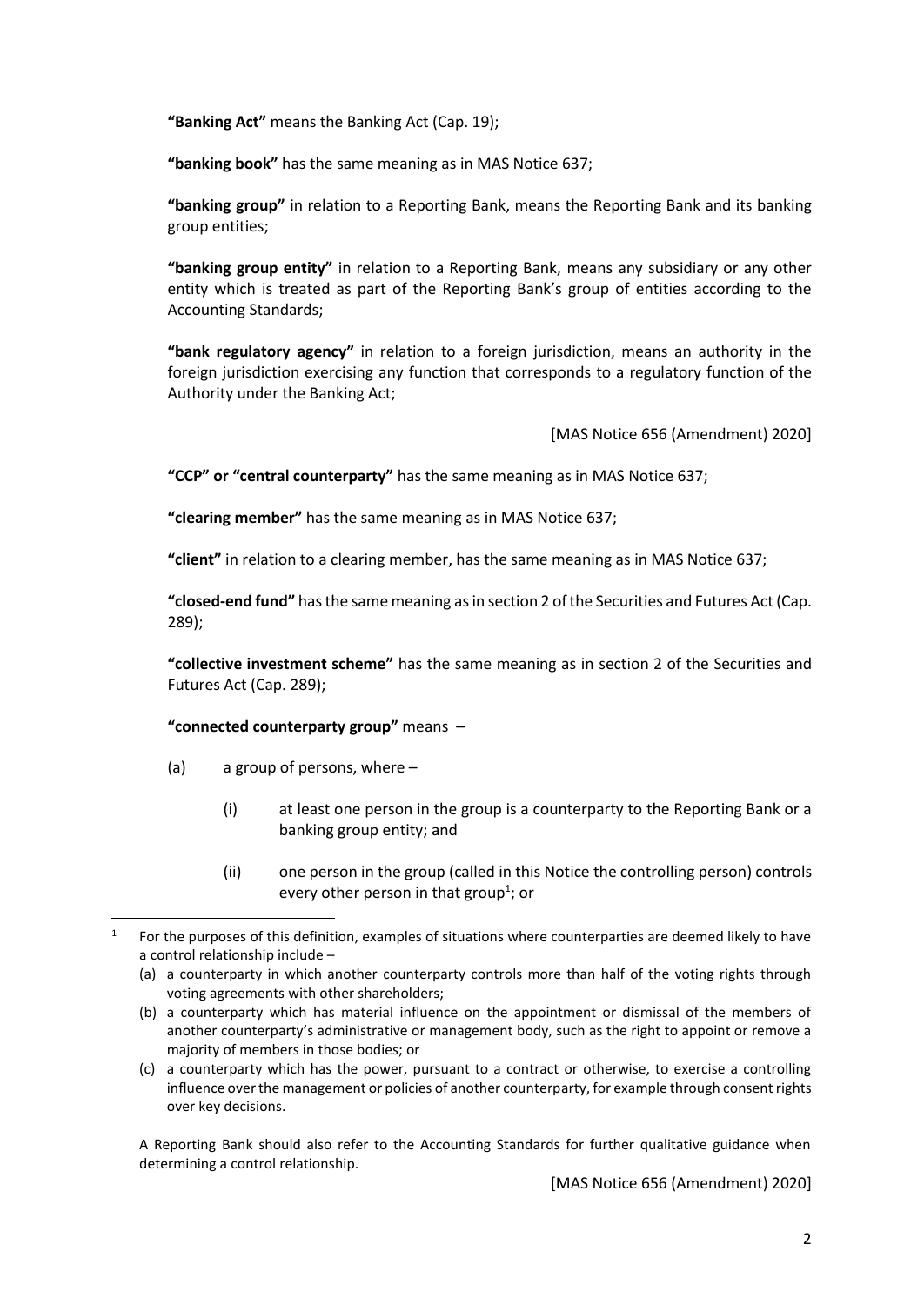- (b) a group of persons, where
	- (i) at least one person in the group is a counterparty to the Reporting Bank or a banking group entity; and
	- (ii) one person in the group is a person on which every other person in the group is economically dependent;

[MAS Notice 656 (Amendment) 2020]

#### **"counterparty"** means –

- (a) at the bank standalone ("Solo") level, a person who has an obligation to the Reporting Bank as a result of the Reporting Bank's contractual or other arrangements; and
- (b) at the consolidated ("Group") level, means a person who has an obligation to the Reporting Bank or banking group entity as a result of the contractual or other arrangements of the Reporting Bank or banking group entity;

[MAS Notice 656 (Amendment) 2020]

**"counterparty credit risk"** means the risk that the counterparty to a transaction could default before the final settlement of the transaction's cash flows;

**"cover pool"** in relation to an issuance of covered bonds, means a pool of assets that are –

- (a) legally or beneficially owned or legally and beneficially owned by a bank, a mortgage institution or an SPV;
- (b) held by a bank or a mortgage institution as trustee, or a replacement trustee, on behalf of an SPV; or
- (c) both,

for the purposes of securing the payment of –

- (i) the liabilities to the holders of the covered bonds;
- (ii) any liabilities arising from the enforcement of the rights of the holders of the covered bonds; and
- (iii) any liabilities to third party service providers appointed for the operation and administration of the covered bonds programme;

**"covered bond"** means any bond that meets the requirements set out in paragraph 5 that is issued by a bank or a mortgage institution, whether directly or through an SPV;

[MAS Notice 656 (Amendment) 2019]

**"CRE"** means commercial real estate;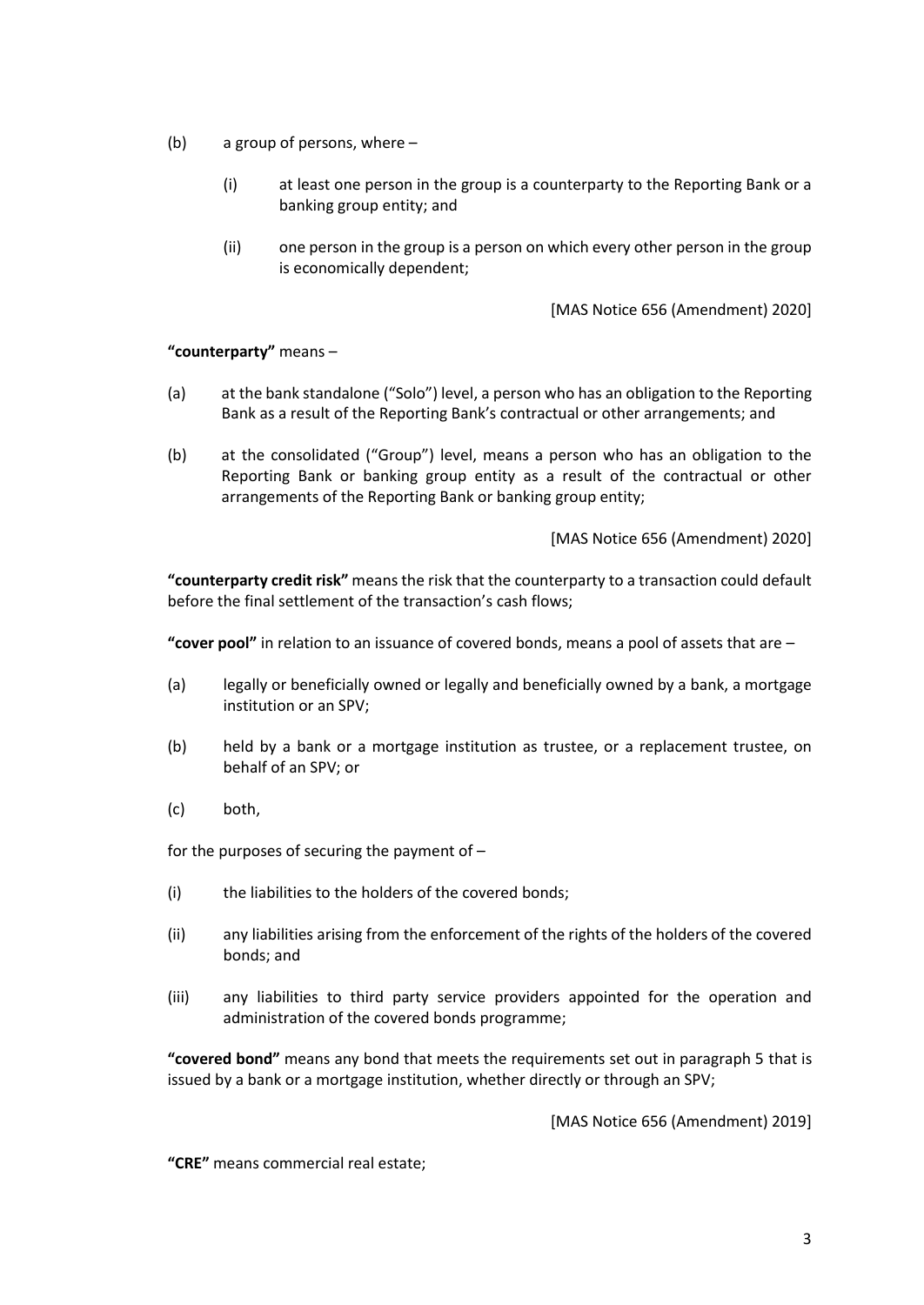**"credit derivative"** has the same meaning as in MAS Notice 637;

**"credit RWA"** has the same meaning as in MAS Notice 637;

**"CRM" or "credit risk mitigation"** has the same meaning as in MAS Notice 637;

**"D-SIB" or "Domestic Systemically Important Bank"** means any Domestic Systemically Important Bank in Singapore as designated by the Authority<sup>2</sup>;

**"default fund"** has the same meaning as in MAS Notice 637;

**"director"** has the same meaning as in section 2(1) of the Banking Act;

[MAS Notice 656 (Amendment) 2020]

**"director group"** has the same meaning as in the Fifth Schedule to the Banking Act;

[MAS Notice 656 (Amendment) 2020]

**"ECAI" or "external credit assessment institution"** has the same meaning as in MAS Notice 637;

[Deleted by MAS Notice 656 (Amendment) 2020]

**"eligible credit protection"** has the same meaning as in MAS Notice 637;

**"eligible financial collateral"** has the same meaning as in MAS Notice 637;

**"eligible protection provider"** has the same meaning as in MAS Notice 637;

**"exempt exposure"** means any exposure set out in paragraph 1 of Annex A;

**"FC(CA)" or "financial collateral comprehensive approach"** has the same meaning as in MAS Notice 637;

**"FC(SA)" or "financial collateral simple approach"** has the same meaning as in MAS Notice 637;

**"family member"** has the same meaning as in the Fifth Schedule to the Banking Act;

[MAS Notice 656 (Amendment) 2020]

**"financial assistance"** includes the making of a loan, the giving of a guarantee, the provision of security and the release of an obligation or a debt;

**"financial holding company"** means a holding company which has at least one subsidiary that is a bank incorporated in Singapore;

<sup>&</sup>lt;sup>2</sup> A Reporting Bank should refer to the Authority's D-SIB framework and the list of designated D-SIBs published on the Authority's website.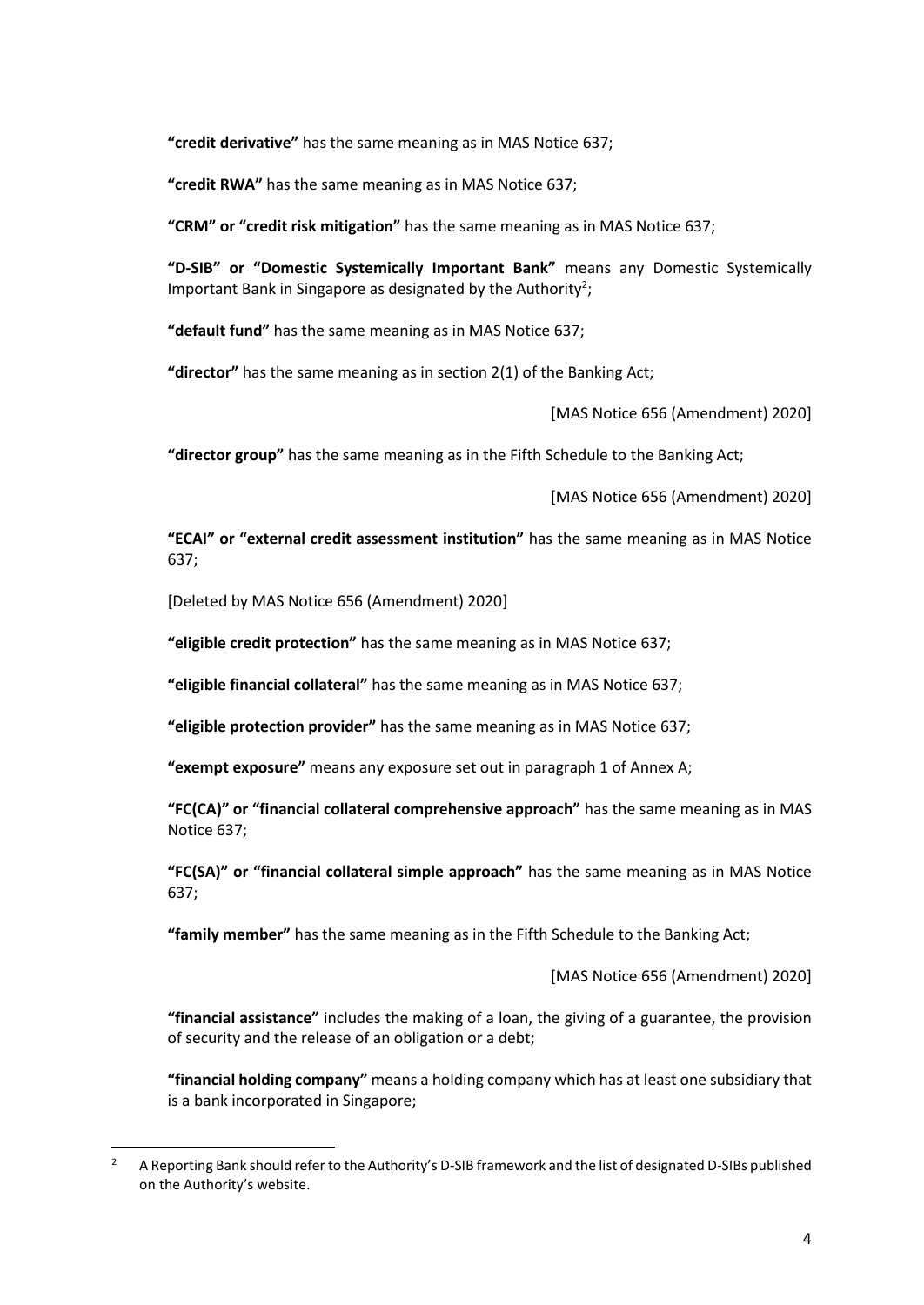**"financial institution"** has the same meaning as in MAS Notice 637;

**"G-SIB" or "global systemically important bank"** means any Global Systemically Important Bank identified and published by the Financial Stability Board;

**"G-SIFI" or "global systemically important financial institution"** means any G*-*SIB or any global systemically important insurer identified by the Financial Stability Board;

**"holding company"** has the same meaning as in section 5 of the Companies Act (Cap. 50) except that any reference to "corporation" in that section must be construed as if it did not exclude a co-operative society;

**"initial margin"** has the same meaning as in MAS Notice 637;

**"insurance subsidiary"** has the same meaning as in MAS Notice 637;

**"IRBA" or "internal ratings-based approach"** has the same meaning as in MAS Notice 637;

**"large exposure"** means –

- (a) at the Solo level, the aggregate of the exposures of the Reporting Bank to a single counterparty group which is equal to or above 10% of the Tier 1 capital of the Reporting Bank; or
- (b) at the Group level, the aggregate of the exposures of the banking group to a counterparty, a director group, a substantial shareholder group or a connected counterparty group which is equal to or above 10% of the Tier 1 capital of the banking group;

[MAS Notice 656 (Amendment) 2020]

**"large exposures limit"** means the respective limits described in paragraphs 7, 8 and 9;

**"LE-LTA" or "look through approach"** in relation to a structure, means the approach to identify each underlying asset of the structure;

**"long settlement transaction"** has the same meaning as in MAS Notice 637;

**"major stake"** has the same meaning as in section 32(7) of the Banking Act;

[MAS Notice 656 (Amendment) 2020]

**"major stake entity group"** in relation to a Reporting Bank, means a group comprising any entity in which the Reporting Bank holds, directly or indirectly, a major stake;

[MAS Notice 656 (Amendment) 2020]

**"market RWA"** has the same meaning as in MAS Notice 637;

**"maturity mismatch"** has the same meaning as in MAS Notice 637;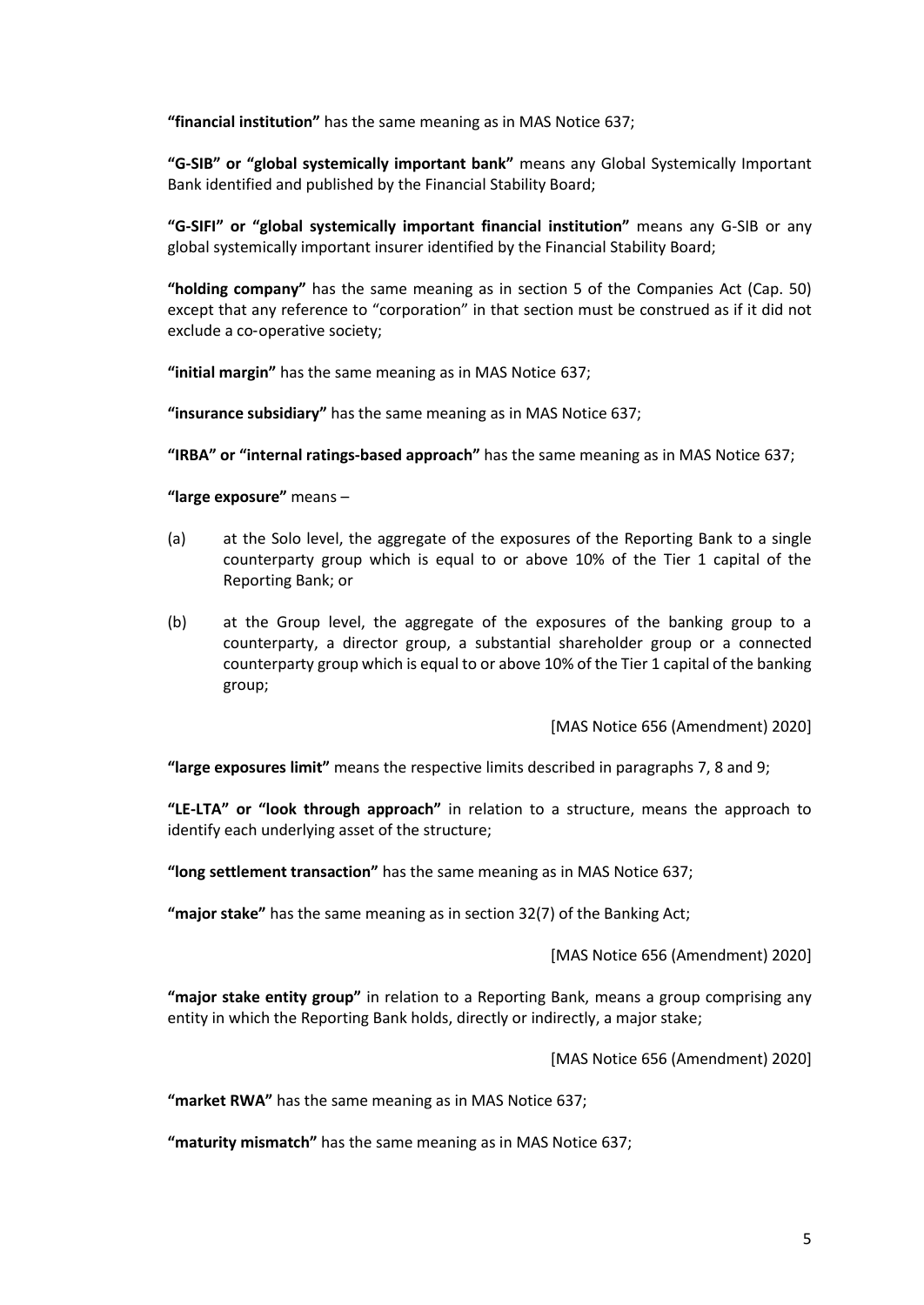"**MDB**" means a multilateral development bank;

**"mortgage institution"** means any financial institution that provides a loan to a borrower for the purchase of any property, where the property is used as a security for that loan;

**"netting"** has the same meaning as in MAS Notice 637;

**"netting agreement"** has the same meaning as in MAS Notice 637;

**"originator"** has the same meaning as in MAS Notice 637;

**"OTC"** means over-the-counter;

**"OTC derivative transaction"** has the same meaning as in MAS Notice 637;

**"own-estimate haircuts"** has the same meaning as in MAS Notice 637;

**"PE/VC investments"** has the same meaning as in MAS Notice 630;

**"PSE" or "public sector entity"** has the same meaning as in MAS Notice 637;

**"qualifying CCP" or "qualifying central counterparty"** means a CCP that meets the requirements set out in paragraph 1.2 of Annex 7AJ to MAS Notice 637;

**"qualifying on-balance sheet netting agreement"** has the same meaning as in MAS Notice 637;

**"recognised ECAI"** has the same meaning as in MAS Notice 637;

**"reference obligation"** has the same meaning as in MAS Notice 637;

**"Reporting Bank"** means a bank incorporated in Singapore;

**"risk weight"** has the same meaning as in MAS Notice 637;

**"SA-CCR" or "standardised approach for counterparty credit risk"** has the same meaning as in MAS Notice 637;

**"SA(CR)" or "standardised approach to credit risk"** has the same meaning as in MAS Notice 637;

**"securities"** has the same meaning as in section 2 of the Securities and Futures Act (Cap. 289);

**"securitisation"** has the same meaning as in MAS Notice 637;

**"SFT" or "securities financing transaction"** has the same meaning as in MAS Notice 637;

**"single counterparty group"** means a counterparty to the Reporting Bank or a banking group entity, a director group, a major stake entity group, a substantial shareholder group, or a connected counterparty group;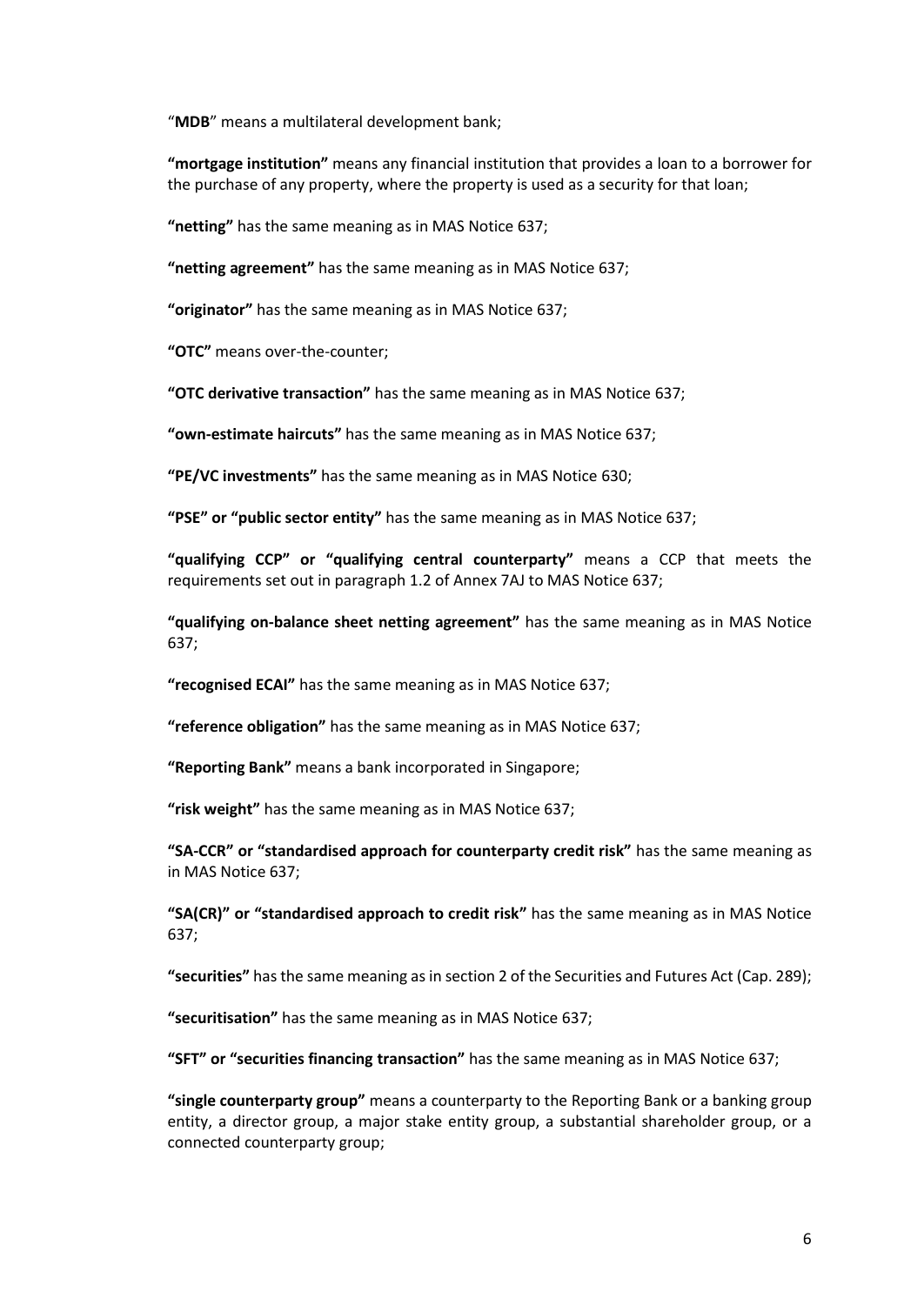**"specific allowance"** has the same meaning as in MAS Notice 637;

**"SPV"** means any special purpose vehicle incorporated or established for the primary purpose of issuing covered bonds or holding the cover pool in relation to such covered bonds or both;

**"structure"** means a financial instrument or investment entity that a Reporting Bank has invested in that itself has exposures to underlying assets;

**"substantial shareholder group"** has the same meaning as in the Fifth Schedule to the Banking Act;

[MAS Notice 656 (Amendment) 2020]

**"Tier 1 capital"**, in relation to –

- (a) a Reporting Bank, has the same meaning as "Tier 1 Capital" in MAS Notice 637, at the Solo level; or
- (b) a banking group, has the same meaning as "Tier 1 Capital" in MAS Notice 637, at the Group level;

**"trading book"** has the same meaning in MAS Notice 637;

**"tranche"** has the same meaning as in MAS Notice 637; and

**"unconsolidated major stake entity"** means an entity in which a Reporting Bank holds, directly or indirectly, a major stake and which assets and liabilities are not included in the consolidated financial statements of the banking group.

[MAS Notice 656 (Amendment) 2020]

5 For the purposes of the definition of "covered bond" in paragraph 4, the qualifying requirements are –

- (a) the bond must be subjected to law, whether Singapore or foreign, that is designed to protect all holders of the bond;
- (b) the proceeds derived from the issuance of the bond must be invested in conformity with the law in assets that form a cover pool, where –
	- (i) the assets are capable of covering claims attached to the bond, during the duration of the validity of the bond; and
	- (ii) in the event of the failure of the issuer of the bond, the assets will be used on a priority basis for the reimbursement of the principal and the payment of the accrued interest to the holder of the bond; and
- (c) a holder of the bond may enforce his rights against, and recover any payment owed to him by, the issuer of the bond.

5A For the purposes of the definition of "connected counterparty group" in paragraph 4, and paragraph 5B(a), a reference to a controlling person or person B shall, where the controlling person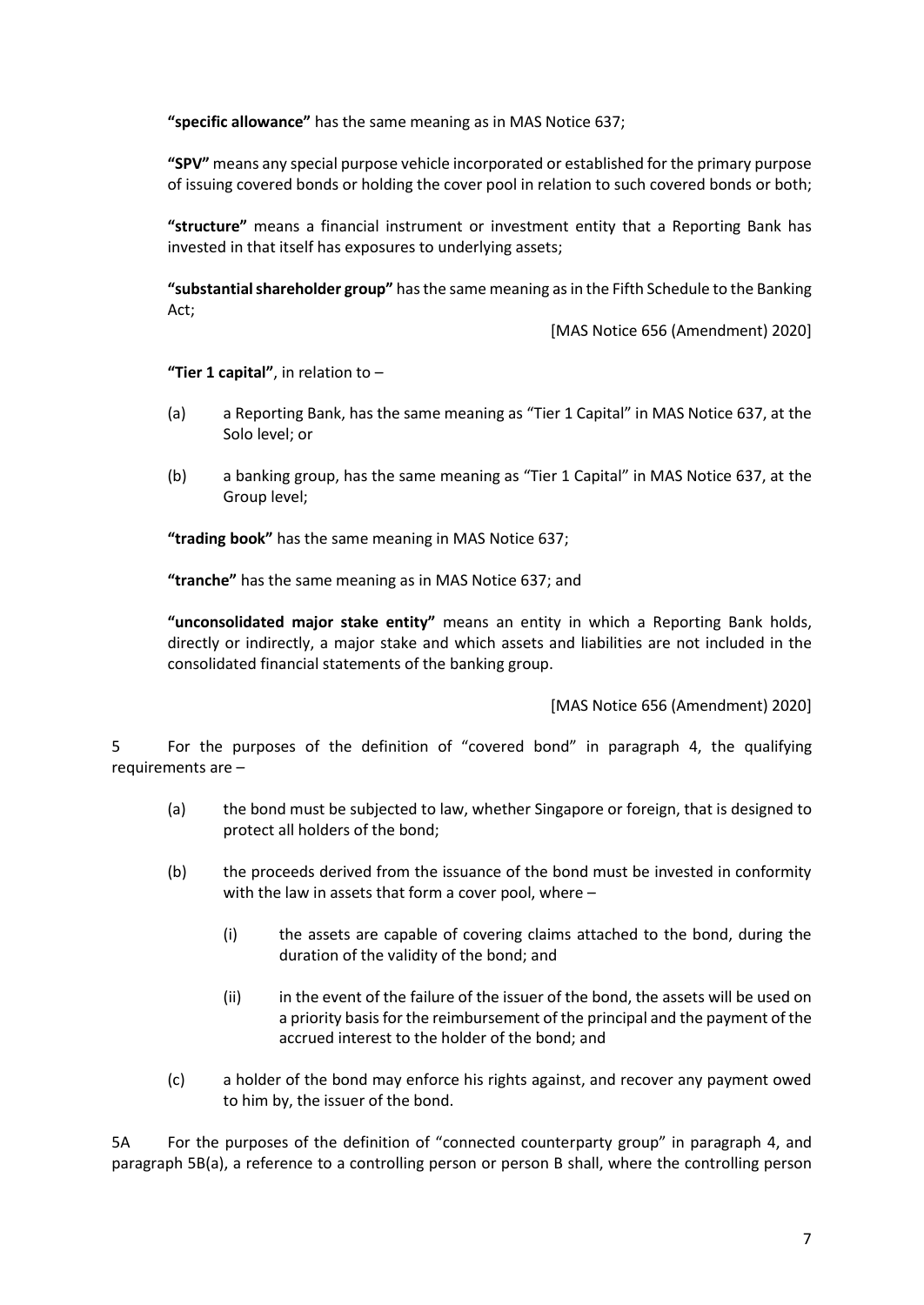or person B is an individual, include a reference to a family member of the controlling person or person B, as the case may be.

[MAS Notice 656 (Amendment) 2020]

- 5B For the purposes of this Notice
	- (a) a person *A* is controlled by another person *B* if *A* is
		- (i) a person in which *B* holds more than half of the total number of issued shares, whether legally or beneficially;
		- (ii) a person in which *B* controls more than half of the voting power;
		- (iii) a person in which *B* controls the composition of the board of directors;
		- (iv) a subsidiary of a person described in sub-paragraph (i), (ii) or (iii); or
		- (v) a person the policies of which *B* is in a position to determine;
	- (b) a person *A* is economically dependent on another person *B* if *A* is so interconnected with *B* that any inability of *B* to obtain funds or meet *B*'s financial obligations would, or would be likely to, cause *A* to be unable to —
		- (i) obtain funds; or
		- (ii) meet *A*'s financial obligations.

[MAS Notice 656 (Amendment) 2020]

5C For the purposes of paragraph 5B(a)(iii), a person *B* is deemed to control the composition of the board of directors of another person *A* if *B* has any power, exercisable by *B* without the consent or concurrence of any other person, to appoint or remove all or a majority of –

- (a) the directors of *A*; or
- (b) the equivalent of the directors of *A*.

[MAS Notice 656 (Amendment) 2020]

6 [Deleted by MAS Notice 656 (Amendment) 2020]

#### **Large Exposures Limit to a Single Counterparty Group**

7 Subject to paragraphs 19 and 20, a Reporting Bank must not permit, at the Solo level, the aggregate of its exposures to any single counterparty group to exceed 25% of its Tier 1 capital.

8 Subject to paragraphs 19 and 20, a Reporting Bank –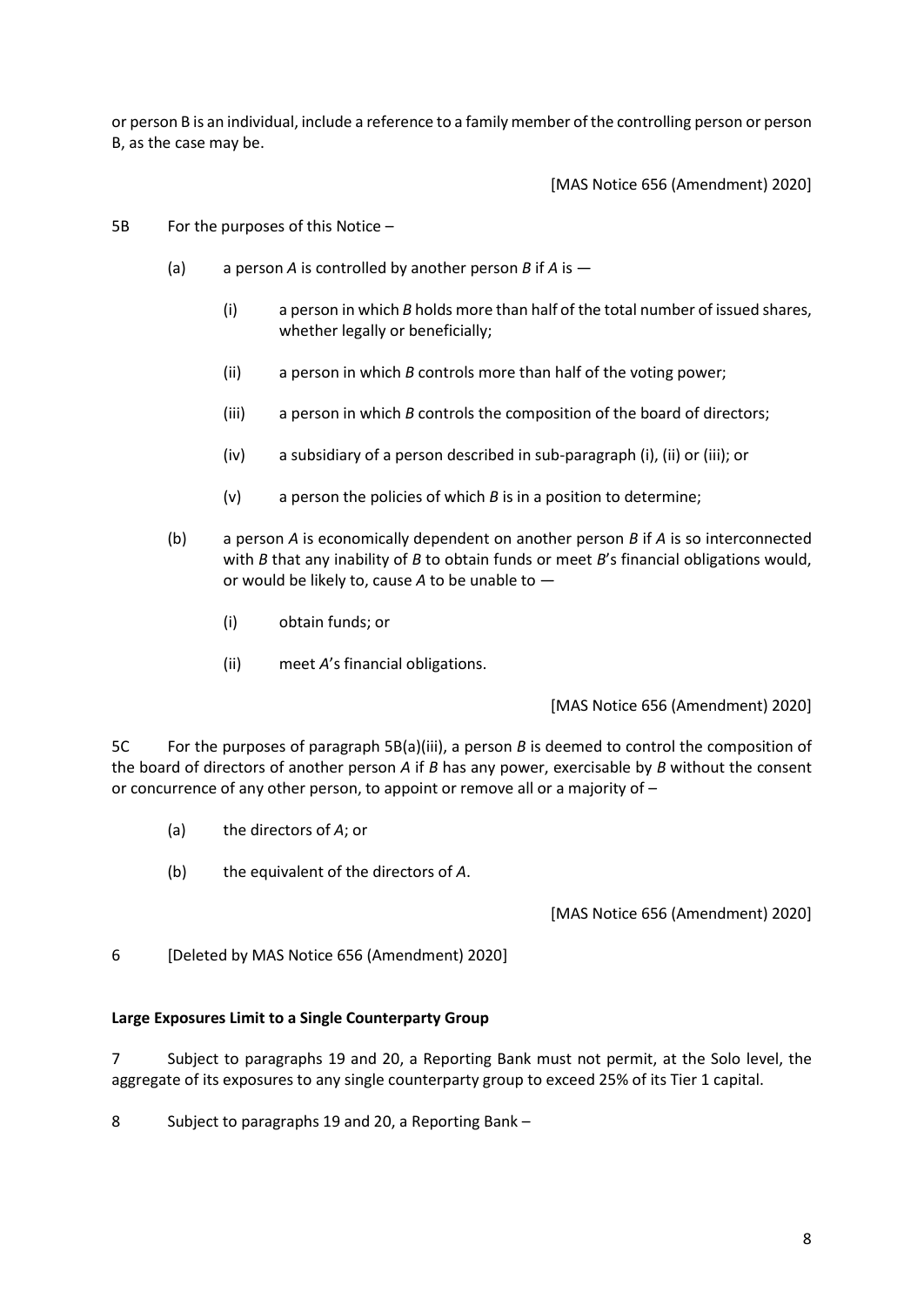- (a) must aggregate the exposures of the Reporting Bank and its banking group entities to the same counterparty, director group, substantial shareholder group or connected counterparty group; and
- (b) must not permit, at the Group level, the aggregate of the exposures of the banking group to any counterparty, any director group, any substantial shareholder group or any connected counterparty group to exceed 25% of the Tier 1 capital of the banking group.

9 Subject to paragraphs 10, 11, 19 and 20, where a Reporting Bank is a G-SIB which is headquartered in Singapore, the Reporting Bank must not permit –

- (a) at the Solo level, the aggregate of its exposures to any other G-SIB or any connected counterparty group including the G-SIB to exceed 15% of its Tier 1 capital; and
- (b) at the Group level, the aggregate of the exposures of its banking group to any other G-SIB or any connected counterparty group including the G-SIB to exceed 15% of the Tier 1 capital of the banking group.

10 Where a Reporting Bank becomes a G-SIB that is headquartered in Singapore on or after 1 July 2021, the Reporting Bank must apply the limit set out in paragraph 9 within 12 months of the Reporting Bank becoming a G-SIB.

[MAS Notice 656 (Amendment) 2020]

11 Where a Reporting Bank is a G-SIB that is headquartered in Singapore and has any exposure to a bank that becomes a G-SIB on or after 1 July 2021, the Reporting Bank must apply the limit set out in paragraph 9 within 12 months of that bank becoming a G-SIB.

[MAS Notice 656 (Amendment) 2020]

12 A Reporting Bank must set internal limits on the exposures of the Reporting Bank at the Solo level and the banking group at the Group level to a G-SIFI or a D-SIB.

13 For the purposes of paragraphs 7, 8 and 9, for a person that belongs to more than one single counterparty group, a Reporting Bank must include its exposures or exposures of the banking group to that person in each of the single counterparty groups.

14 For the purposes of paragraphs 8 and 9(b), a Reporting Bank –

- (a) must exclude exposures of an insurance subsidiary, irrespective of whether these are held for the benefit of a third party, from the aggregate of the exposures of the banking group to any counterparty, any director group, any substantial shareholder group or any connected counterparty group;
- (b) must exclude exposures of a subsidiary, where such exposures arise from assets held in these entities' funds for the benefit of any third party (other than the Reporting Bank or any other banking group entity), from the aggregate of the exposures of the banking group to any counterparty, any director group, any substantial shareholder group or any connected counterparty group; and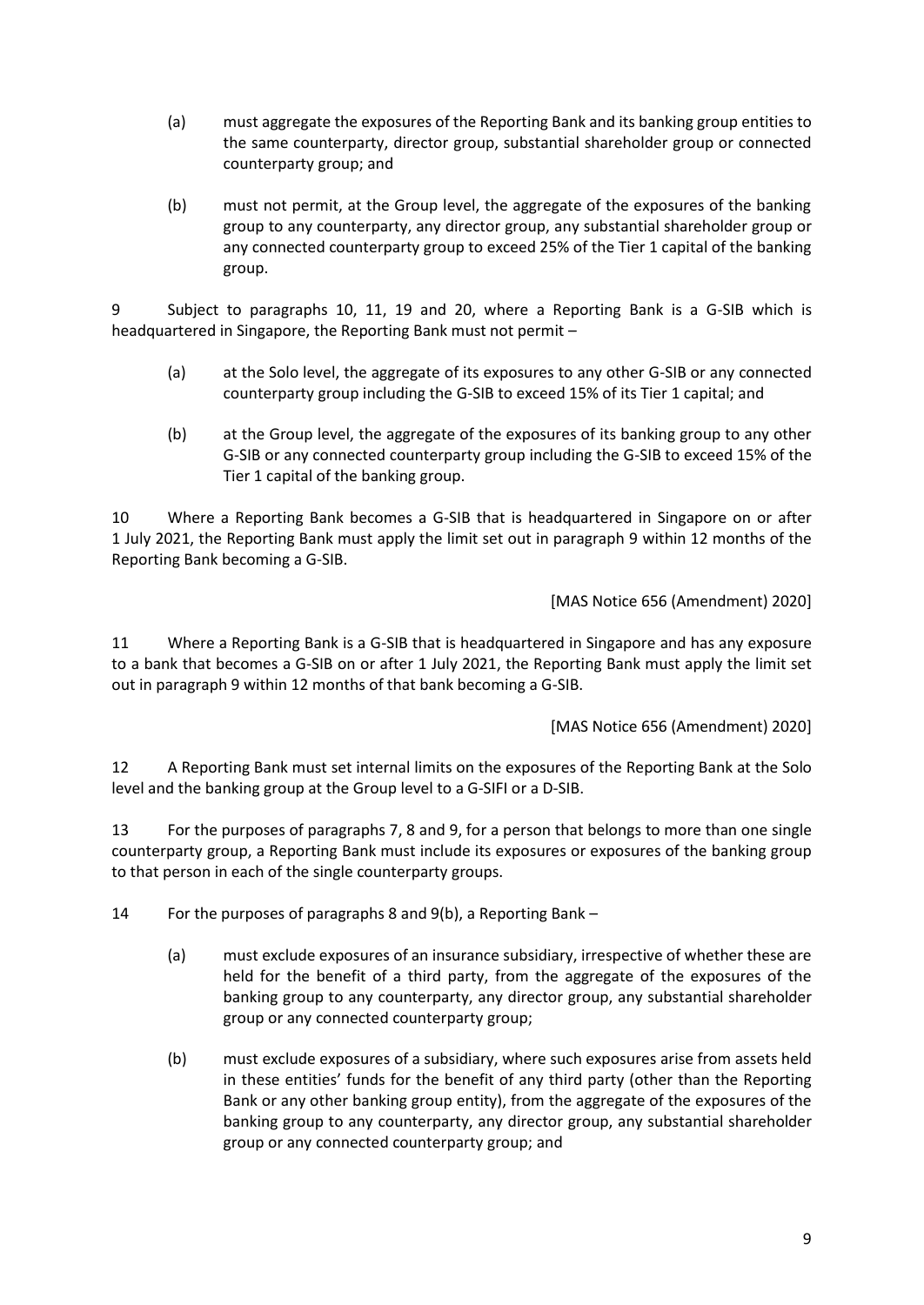(c) must not consolidate the assets and liabilities of an insurance subsidiary and must account for the investment in such a subsidiary at cost, when calculating the Tier 1 capital of the banking group at the Group level.

[MAS Notice 656 (Amendment) 2020]

15 Pursuant to paragraphs 8, 9(b) and 14, and for the purposes of complying with the large exposures limit at the Group level (other than paragraphs 8, 9(b), and 14), all assets, liabilities, Tier 1 capital, transactions, exposures or operations of a banking group entity of a Reporting Bank (except where excluded under paragraph 14) must be deemed to be that of the Reporting Bank.

# **Aggregation of Counterparties**

16 A Reporting Bank must conduct due diligence on a counterparty (*X*) to identify any person which –

- (a) is economically dependent on *X*; or
- (b) *X* is economically dependent on,

if the aggregate exposures of –

- (i) the Reporting Bank to *X* exceed 5% of the Tier 1 capital of the Reporting Bank at the Solo level; or
- (ii) the banking group to *X* exceed 5% of the Tier 1 capital of the banking group at the Group level.

17 To assess if a counterparty may be economically dependent on another counterparty, a Reporting Bank must take into account the following matters:

- (a) where a counterparty derives 50% or more of its gross receipts or gross expenditures on an annual basis from transactions with the other counterparty;
- (b) where a counterparty has fully or partly guaranteed the exposure of the other counterparty, or is liable by other means, and the exposure is so significant that the guarantor is likely to default if a claim occurs;
- (c) where a significant part of a counterparty's production or output is sold to the other counterparty, and it cannot be easily replaced by other customers;
- (d) when the expected source of funds to repay the loans of two counterparties is the same and neither counterparty has another independent source of income from which the loan may be fully repaid;
- (e) where it is likely that the financial problems of a counterparty would cause difficulties for the other counterparty in terms of full and timely repayment of liabilities;
- (f) where the default or insolvency of a counterparty is likely to be associated with the default or insolvency of the other counterparty;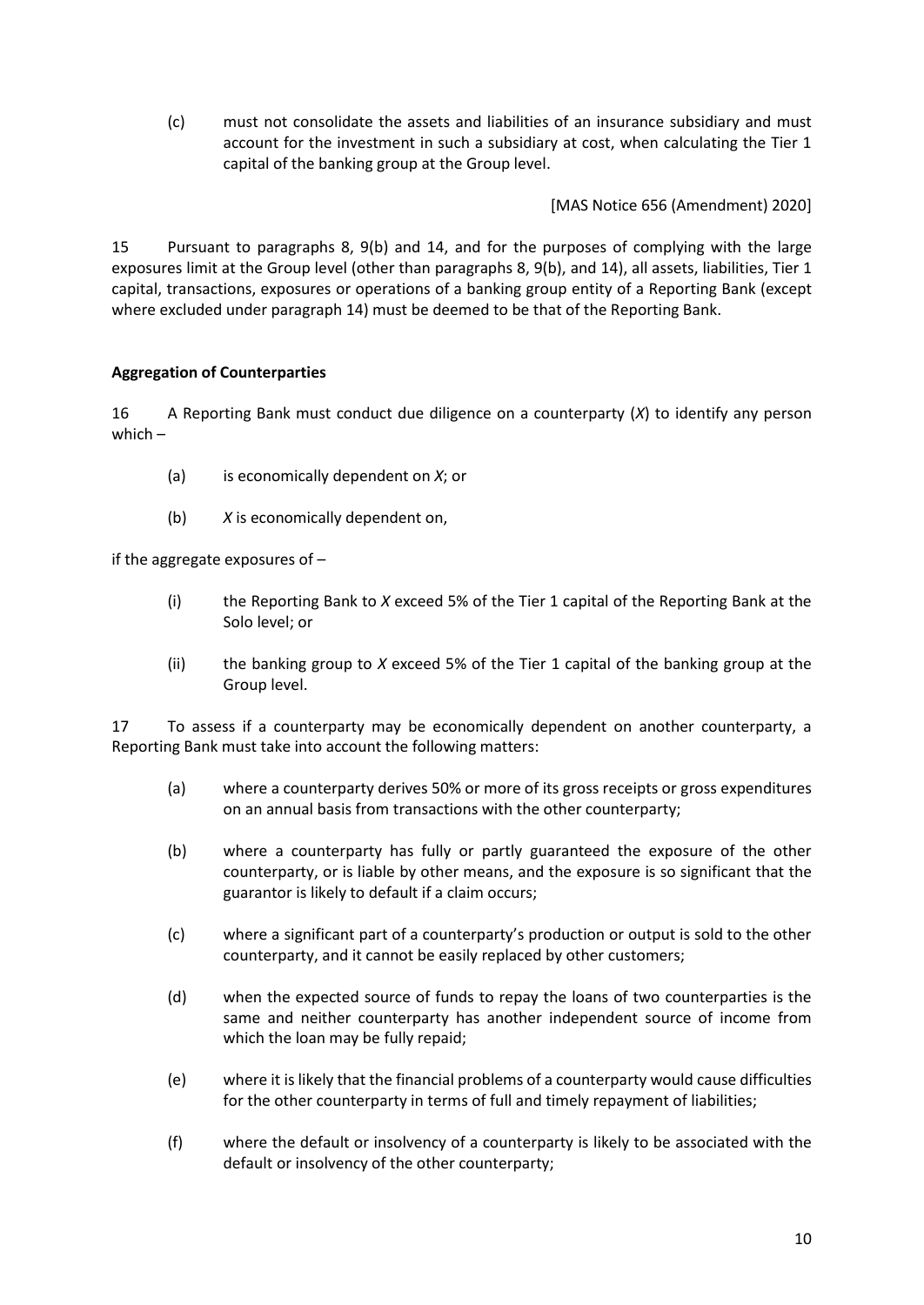(g) when two or more counterparties rely on the same source for the majority of their funding, and in the event of the common provider's default, an alternative provider cannot be found.

18 A Reporting Bank must maintain documentation of the basis of its determination of a connected counterparty group and the due diligence conducted pursuant to paragraph 16.

19 Notwithstanding that a person may not be included in a director group, a major stake entity group, a substantial shareholder group or a connected counterparty group, a Reporting Bank must aggregate the exposures to one or more persons with that of a director group, a major stake entity group, a substantial shareholder group or a connected counterparty group, as the case may be, if there are reasonsfor the Reporting Bank to regard these exposures as connected in such a way so as to pose a single risk to the Reporting Bank.

# **Exclusion from Large Exposures Limit**

20 For the purposes of complying with the large exposures limit at the Solo level or the Group level in paragraphs 7, 8 and 9, a Reporting Bank when aggregating its exposures or the exposures of its banking group, as the case may be, –

- (a) may exclude one or more exempt exposures set out in paragraph 1 of Annex A;
- (b) need not aggregate exposures to a person or a sub-group of persons in a connected counterparty group, a substantial shareholder group or a major stake entity group with exposures to other persons of the group, if the person or sub-group of persons, as the case may be, fulfils the criteria as set out in paragraph 1 or 6 of Annex B;
- (c) need not aggregate exposures to a person with exposures to another person that the first-mentioned person may possibly be economically dependent on to form a connected counterparty group, provided that the Reporting Bank is satisfied that the first-mentioned person is able to overcome financial difficulties, which may arise due to the inability of the other person to meet its financial obligations or the default of the other person, by finding alternative business partners or funding sources within an appropriate time period;
- (d) need not aggregate exposures to its banking group entities that are included in its major stake entity group with exposures to other related corporations of the Reporting Bank as a connected counterparty group. For the avoidance of doubt, a Reporting Bank must aggregate its exposures to other related corporations of the Reporting Bank as a connected counterparty group, unless the exposures are not aggregated pursuant to sub-paragraph (b) above; and
- (e) in the case of aggregation as a connected counterparty group, need not aggregate exposures to the following persons:
	- (i) a person, *K,* that is directly controlled by or is directly economically dependent on a central government or central bank, with exposures to that central government, that central bank or any other person that is directly controlled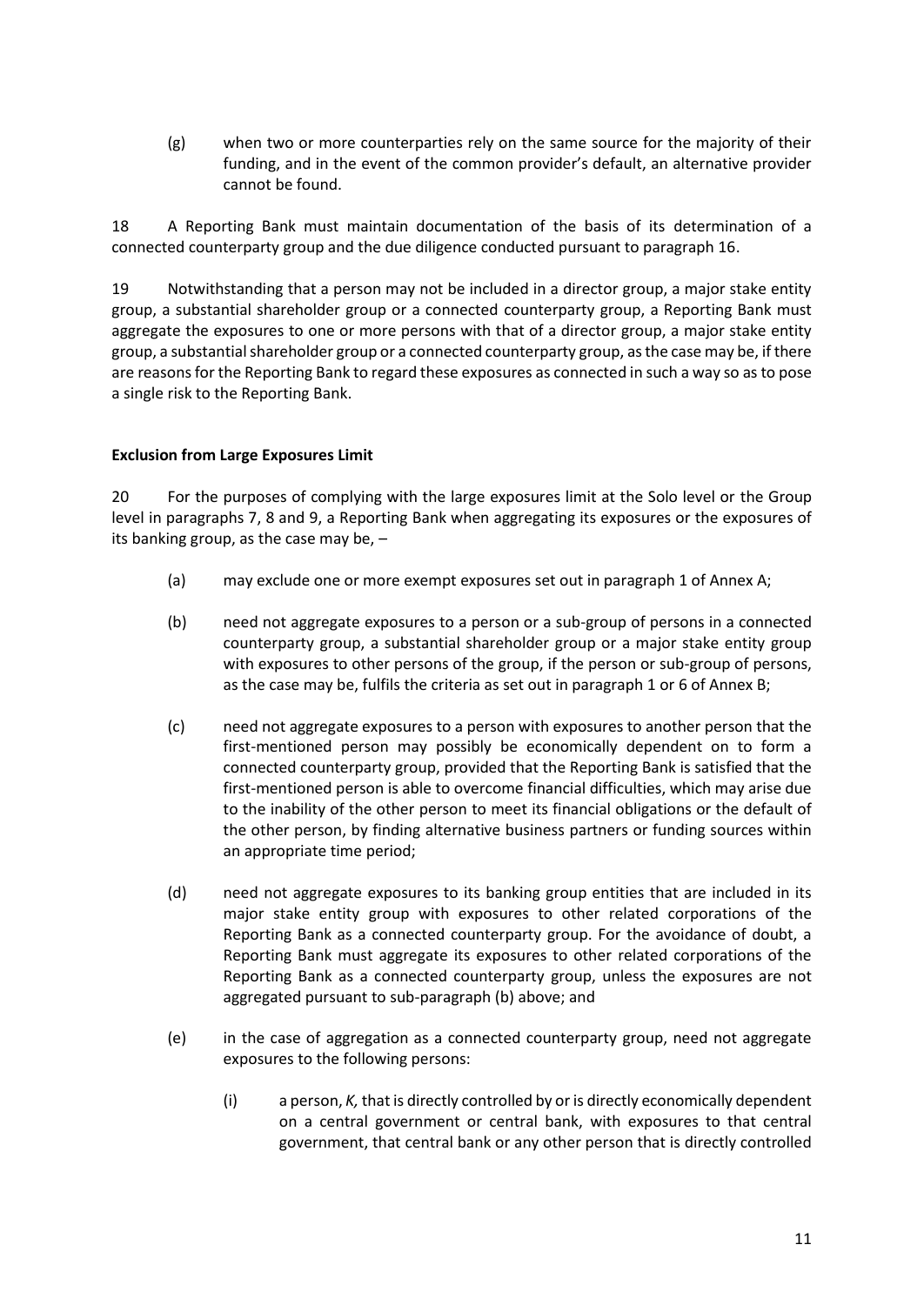by or is directly economically dependent on that central government or that central bank, as the case may be;

(ii) a sub-group of persons that is controlled by or economically dependent on *K* with exposures to that central government, that central bank or any other person that is directly controlled by or is directly economically dependent on that central government or that central bank, as the case may be.

21 Notwithstanding paragraph 20(e), if the persons that are directly controlled by or are directly economically dependent on the same central government or the same central bank are connected with each other based on other control relationship or economic dependence relationship, the Reporting Bank must aggregate the exposures to such persons as a connected counterparty group<sup>3</sup>.

22 A Reporting Bank must maintain documentation of its basis for not aggregating any exposures under paragraphs 20(b) and (c) for five years.

23 A Reporting Bank must treat exposures to any person or any sub-group of persons that is not aggregated pursuant to paragraphs 20(b), (c) and (e) as exposures to a single counterparty group for the purposes of complying with paragraphs 7, 8 and 9.

# **Monitoring of Compliance with Large Exposures Limit**

24 For the purposes of paragraphs 7, 8, 9 and 28, a Reporting Bank must base their computations of exposures and Tier 1 capital as at the same date.

#### **Actions Required in the Event of Breaches**

25 Where a Reporting Bank becomes aware that its exposure to any single counterparty group has breached the large exposures limit in paragraphs 7, 8 and 9, the Reporting Bank must –

- (a) notify the Authority immediately;
- (b) assess the effect of the breach in terms of the risks posed to the Reporting Bank;
- (c) prepare a plan to rectify the situation and inform the Authority of its plan; and
- (d) undertake prompt corrective action in accordance with the plan prepared pursuant to sub-paragraph (c) above.

#### **Measurement of Exposures**

26 A Reporting Bank must apply the basis for computation of exposures set out in Annex C for the purposes of determining compliance with –

(a) the large exposures limit in paragraphs 7, 8 and 9; and

<sup>3</sup> For example, if single counterparty groups *Y* and *Z* are both not aggregated with a central government under paragraph 20(e), but *Y* is economically dependent on *Z*, exposures to *Y* and *Z* are required to be aggregated for the purposes of complying with paragraphs 7, 8 and 9.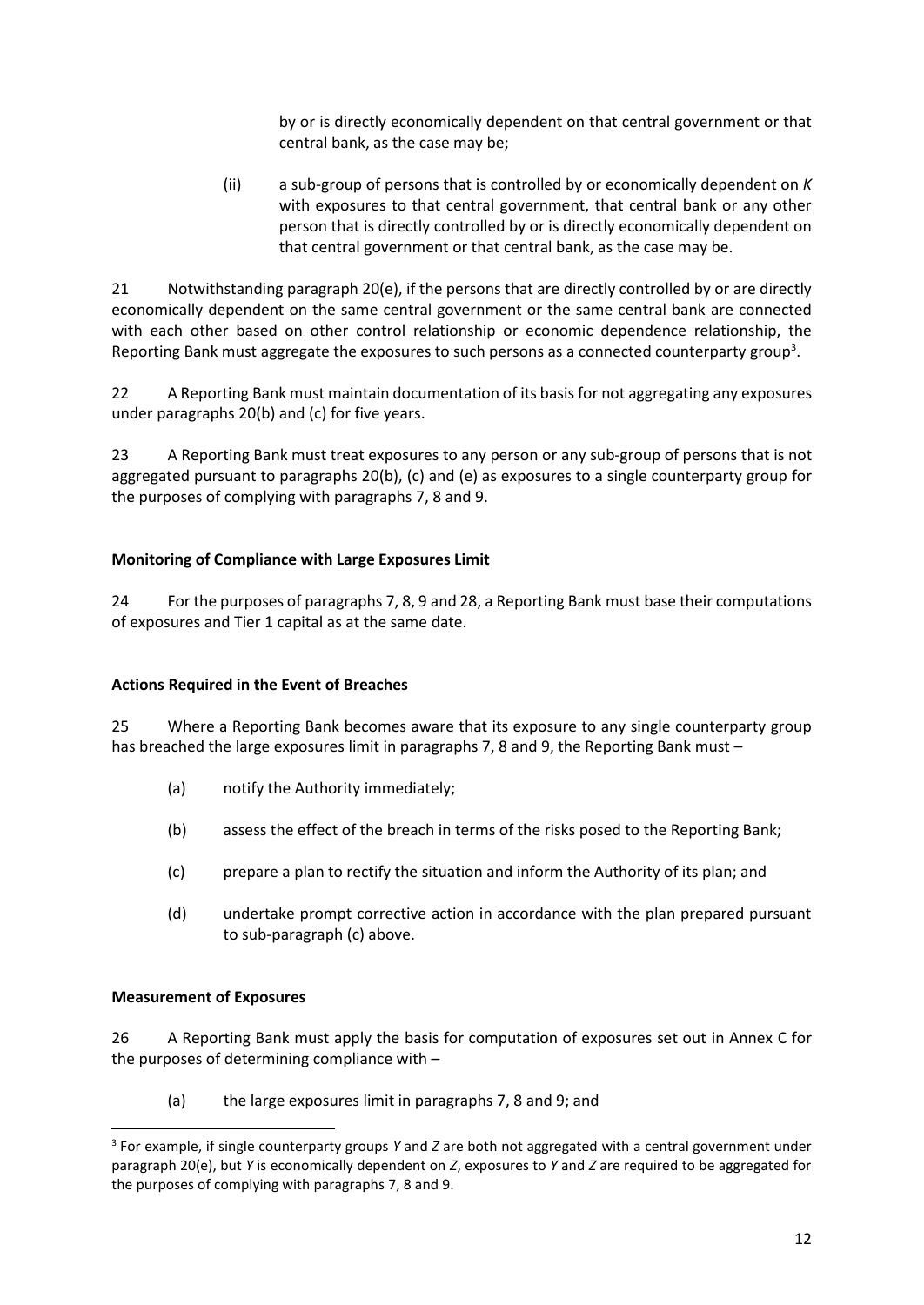(b) regulatory reporting requirements in paragraph 28.

27 In view of potential changes to the shareholding structure of a counterparty and its financial relationship with other persons, a Reporting Bank must review the profile of its counterparties at least once every 15 months<sup>4</sup>.

# **Submission of Semi-Annual Reports**

28 A Reporting Bank must submit to the Authority a report containing the following exposures as at 30 June and 31 December, no later than the  $14<sup>th</sup>$  day of the second month from 30 June and 31 December each year respectively, or such other period as the Authority may approve, at the Solo level and the Group level, in accordance with the instructions and format of the reporting schedules set out in Annex D:

- (a) all large exposures, including exempt exposures set out in paragraph 1 of Annex A (except exempt exposures set out in paragraph 1(e) of Annex A), measured in accordance with Annex C;
- (b) all exposures, excluding exempt exposures set out in paragraph 1 of Annex A, that are equal to or above 10% of the Tier 1 capital of the Reporting Bank, measured in accordance with Annex C and without the effect of CRM set out in paragraphs 2.7 to 2.11, 3.14, 3.15, 4.24 and 4.25 of Annex C;
- (c) the 20 largest exposures to a single counterparty group, excluding the exempt exposures set out in paragraph 1 of Annex A, measured in accordance with Annex C, irrespective of the values of these exposures relative to the Tier 1 capital of the Reporting Bank;
- (d) exposures to any person or any sub-group of persons in a connected counterparty group or a substantial shareholder group which are not aggregated with exposures to other persons of the group pursuant to paragraph 20(b), where the exposures to the group would otherwise have breached the large exposures limit if such exposures were aggregated, and the supporting reasons for not aggregating the exposures;
- (e) exposures to any person in a major stake entity group which is not a subsidiary of the Reporting Bank ("non-subsidiary major stake entity") or sub-group of non-subsidiary major stake entities in a major stake entity group which are not aggregated with exposures to other persons of the major stake entity group pursuant to paragraph 20(b), and the supporting reasons for not aggregating the exposures.

# **Effective Date**

29 This Notice shall take effect on 1 July 2021.

[MAS Notice 656 (Amendment) 2020]

<sup>&</sup>lt;sup>4</sup> As a matter of best practice, a Reporting Bank should conduct the review once every 12 months. A Reporting Bank should also monitor more closely, developments affecting its counterparties with larger exposures, particularly those with exposures that are close to the large exposures limit in paragraphs 7, 8 and 9.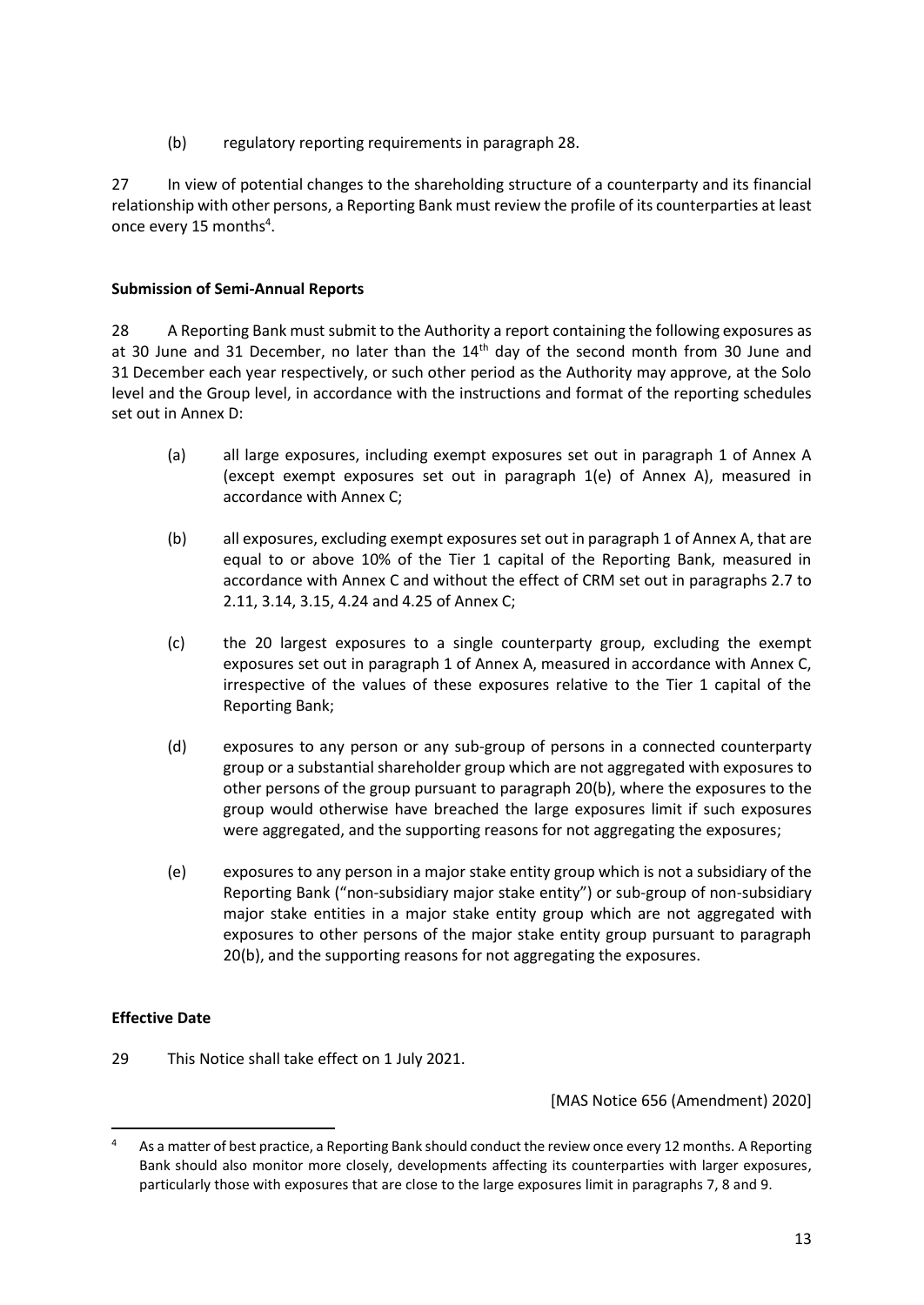### \*Notes on History of Amendments

1. MAS Notice 656 (Amendment) 2019 dated 13 December 2019 with effect from 1 October 2020.

2. MAS Notice 656 (Amendment) 2020 dated 21 September 2020 with effect from 1 October 2020.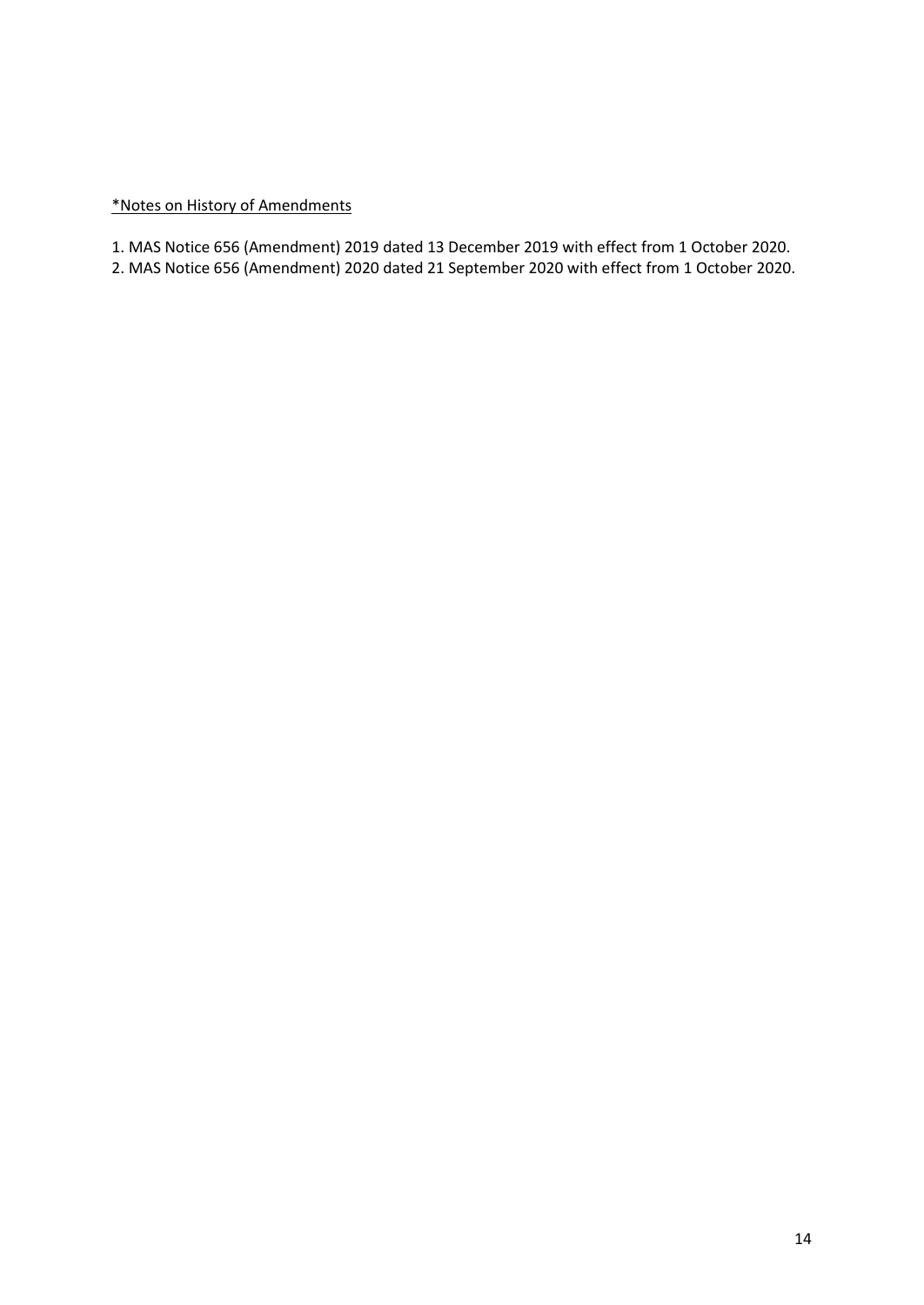#### **Exempt Exposures**

- 1 For the purposes of the large exposures limit, the following exposures are exempt exposures:
	- (a) an exposure to the Singapore Government<sup>5</sup> or to the Authority:
	- (b) an exposure to a central government or a central bank of a sovereign country other than Singapore –
		- (i) that is denominated in the domestic currency of the sovereign country;
		- (ii) that is denominated in a currency other than the domestic currency of the sovereign country, where that sovereign country is rated at least AA- for a foreign currency external credit assessment by a recognised ECAI; or
		- (iii) where the exposure is to meet statutory liquidity and reserve requirements or other statutory requirements imposed by the Authority or by an authority in a foreign jurisdiction exercising any function that corresponds to a regulatory function of the Authority under the Banking Act;
	- (c) an exposure to any of the following PSEs:
		- (i) a PSE in Singapore that is subject to a 0% risk weight in Table 7-3 in paragraph 7.3.17 of Part VII of MAS Notice 637;
		- (ii) a PSE outside Singapore
			- (A) that is subject to a 0% risk weight in Table 7-3 in paragraph 7.3.17 of Part VII of MAS Notice 637; and
			- (B) where the exposure is denominated in the domestic currency of the sovereign country where the PSE is established;
	- (d) an exposure to the Bank for International Settlements, the International Monetary Fund, the European Central Bank, the European Union, the European Stability Mechanism or the European Financial Stability Facility;
	- (e) an intraday exposure to a bank, up to 2 business days from the date of transaction where the Reporting Bank has fulfilled its obligation under the transaction but the counterparty bank has not due to reasons other than the occurrence of any of the following:
		- (i) the bankruptcy, insolvency or inability of the counterparty bank to pay its debts, or its failure or admission in writing of its inability to pay its debts as they become due;

<sup>5</sup> For the avoidance of doubt, an exposure to a statutory board in Singapore is not considered an exposure to the Singapore Government, except where paragraph 1(c)(i) of this Annex applies.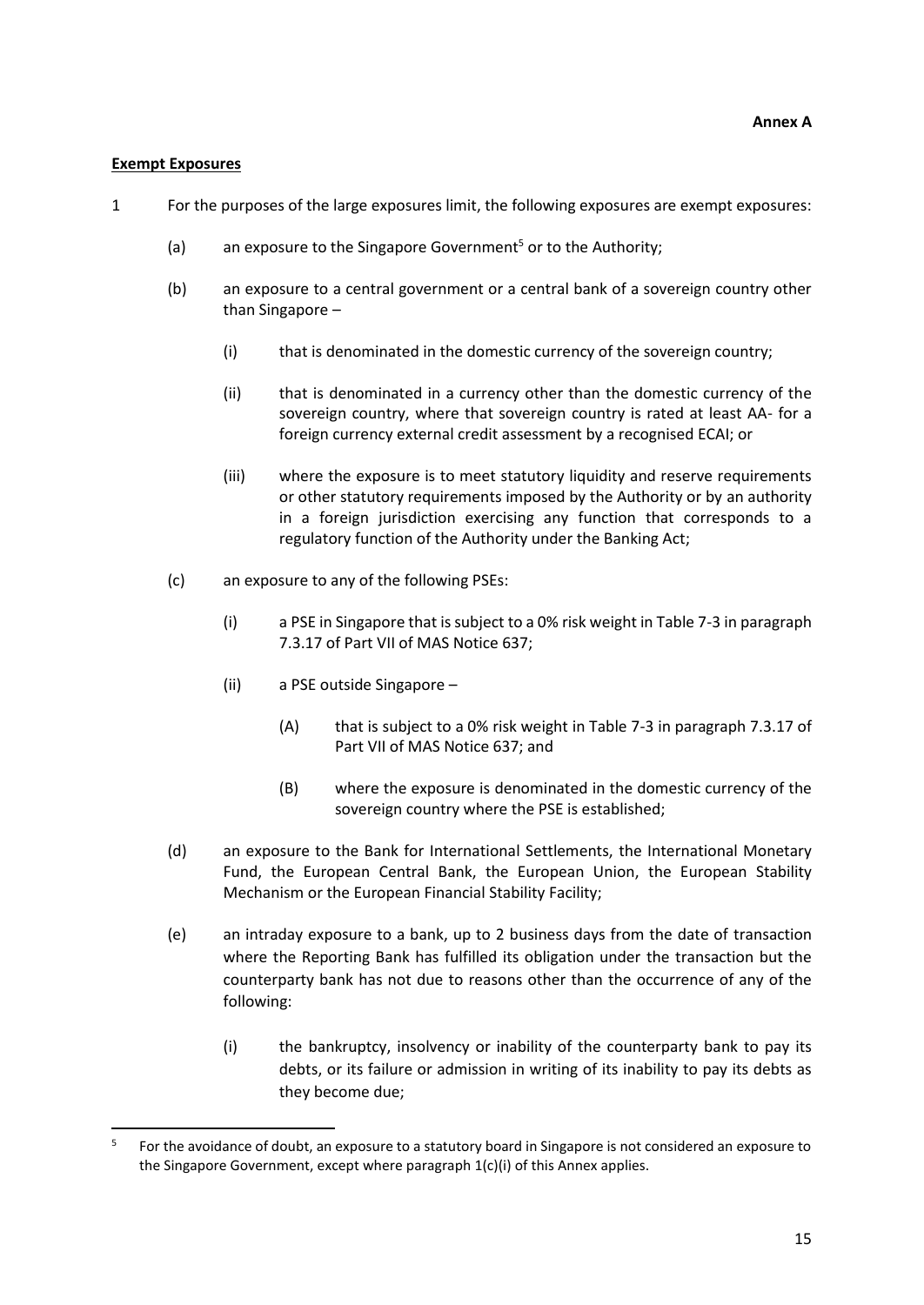- (ii) the restructuring of any exposure to the counterparty bank involving forgiveness or postponement of principal, interest or fees that results in a charge-off, specific allowance or other debit to the Reporting Bank's profit and loss account;
- (iii) any circumstance where the Reporting Bank makes a charge-off of or a specific allowance for any exposure to the counterparty bank due to a decline in the credit quality of the counterparty bank that is perceived by the Reporting Bank as significant, subsequent to the Reporting Bank taking on any exposure to the counterparty bank;
- (iv) any circumstance where the Reporting Bank has placed any exposure to the counterparty bank on a non-accrued status;
- (v) any circumstance where the Reporting Bank has accelerated repayment of any of its exposures to the counterparty bank;
- (vi) the revocation of the counterparty bank's authorisation, licence, registration or approval to operate as a bank;
- (f) an exposure to a qualifying CCP related to clearing activities as set out in Table C-2 in paragraph 4.21 of Annex C;
- (g) an exposure to a related corporation that is  $a -$ 
	- (i) parent financial holding company of the Reporting Bank;
	- (ii) bank, except that in the case of an exposure to a subsidiary that is a bank, the residual maturity of the exposure must not exceed one year; and
	- (iii) a merchant bank approved under section 28 of the Monetary Authority of Singapore Act (Cap. 186) ("merchant bank"), except that in the case of an exposure to a subsidiary that is a merchant bank, the residual maturity of the exposure must not exceed one year.

[MAS Notice 656 (Amendment) 2019]

2 For the purposes of paragraph 1(b)(ii) of this Annex, where there are two credit ratings for a counterparty, a Reporting Bank must use the poorer credit rating for that counterparty. Where there are more than two credit ratings for a counterparty, a Reporting Bank must use the higher of the two poorest ratings.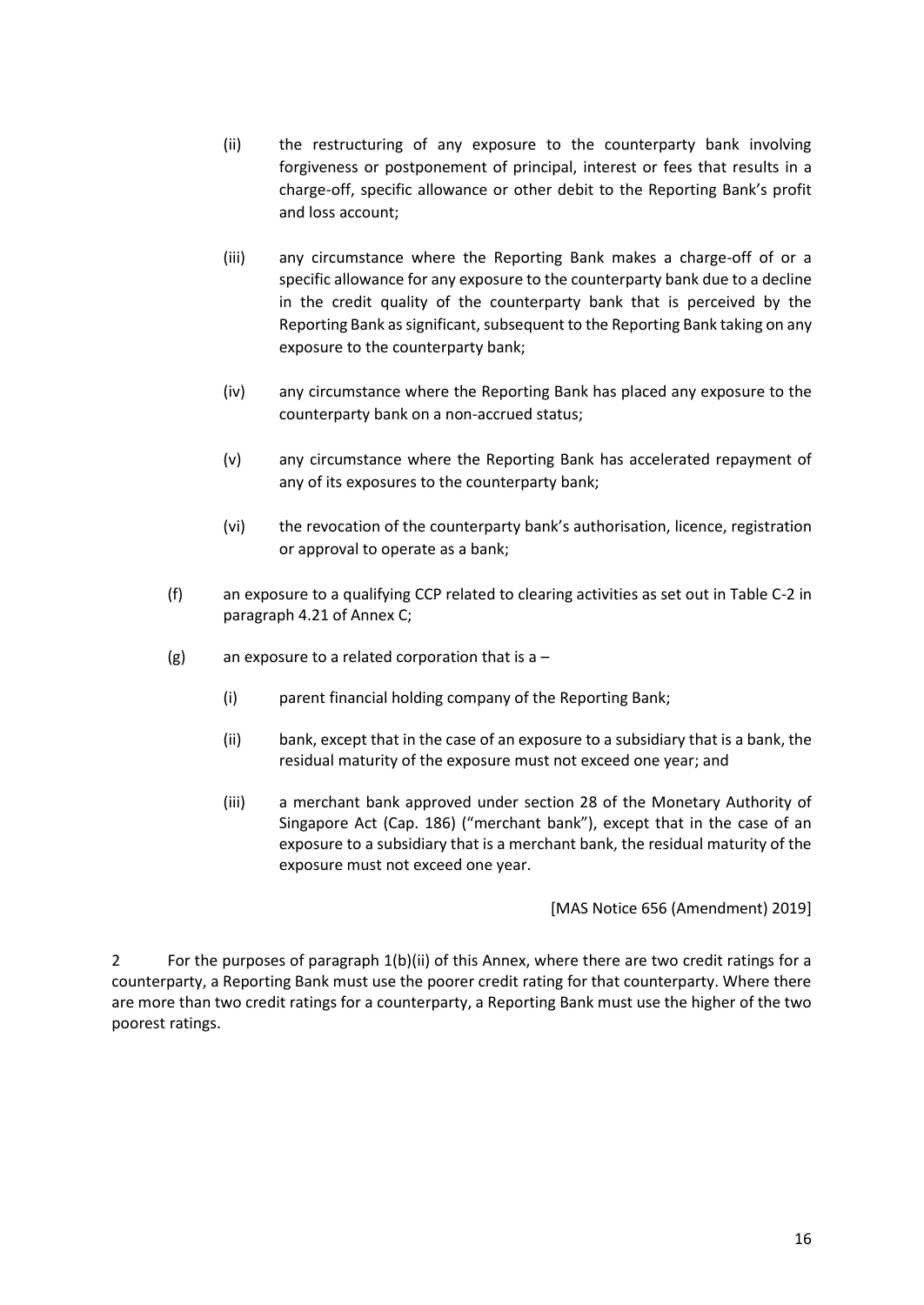# **Criteria for Excluding Exposures to Persons in a Connected Counterparty Group, Substantial Shareholder Group or Major Stake Entity Group**

### **Connected Counterparty Group and Substantial Shareholder Group**

1 In the case of aggregation as a connected counterparty group due to control relationships or a substantial shareholder group ("Group"), a Reporting Bank need not aggregate its exposures to a person, *A*, ("person *A*") or a sub-group comprising a person, *A*, and other persons controlled by *A* in the Group ("sub-group *A*"), if the Reporting Bank can demonstrate that corporate governance safeguards and other forms of ring-fencing measures are in place such that –

- (a) any linkage aside from equity holding between person *A* or sub-group *A* and other persons within the same Group is limited; and
- (b) the risk of contagion due to the failure of any person in the Group, including the controlling person or the substantial shareholder, to person *A* or sub-group *A* (and vice versa) is minimal.

2 Where the controlling person or the substantial shareholder is a foreign government or a central bank of a sovereign country other than Singapore, a Reporting Bank is deemed to have fulfilled the requirements in paragraph 1 of this Annex, if the following criteria are met:

- (a) person *A* or each person in sub-group *A* has sufficient financial resources (either on its own or together with the financial resources provided by the other persons in subgroup *A*) to fully service its liabilities, and does not depend on any other person in the Group that does not fall within sub-group *A* ("external group person") for financial assistance in meeting its liabilities<sup>6</sup>;
- (b) person *A* or each person in sub-group *A* is not depended on by any external group person for financial assistance in meeting the external group person's liabilities;
- (c) proceeds received by person *A* or each person in sub-group *A* from the credit facilities granted by the Reporting Bank are only used by person *A* or other persons in subgroup *A* for the operations of person *A* or other persons in sub-group *A*, and are not transferred to any external group person;
- (d) person *A* or each person in sub-group *A* does not receive the proceeds of any credit facility, whether in whole or in part, obtained by any external group person from the Reporting Bank;

<sup>6</sup> In the case of a loan provided by a shareholder ("shareholder loan") to person A, the accounting treatment may be used as a guide in determining whether person A depends on the shareholder for financial assistance in meeting its liabilities. Where the shareholder loan was accounted for as debt (e.g. amount due to shareholder/amount due from person A), person A would be dependent on the shareholder. On the other hand, where the shareholder loan was accounted for as equity (e.g. cost of investment in subsidiary/associated company), a Reporting Bank may treat person A as not dependent on the shareholder, unless there are reasons to suggest otherwise (such as the injection of capital to support a financially weak entity).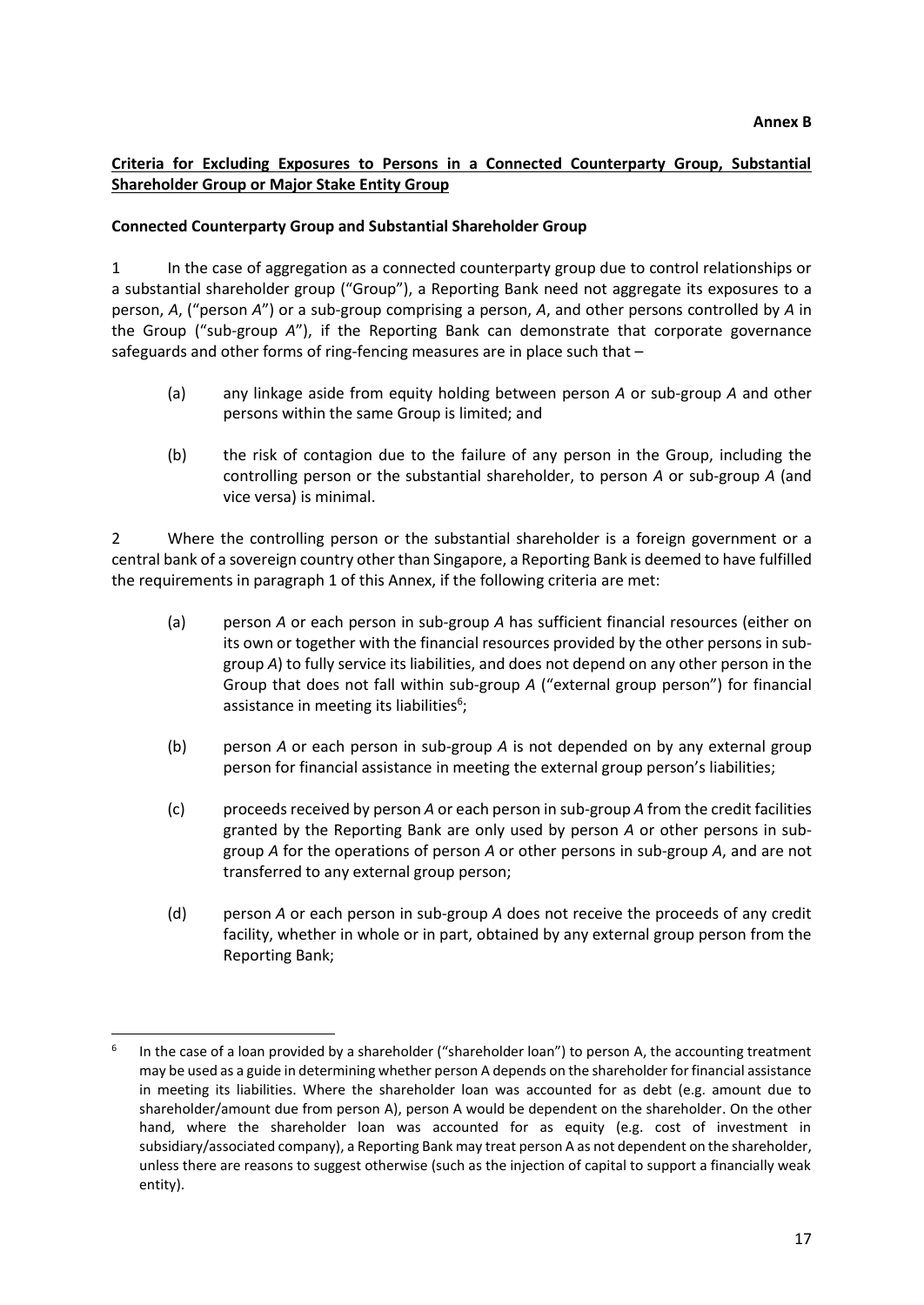- (e) person *A* or each person in sub-group *A* is not dependent on any external group person, whether singly or in aggregate with other external group persons, for more than 50% of its operating revenues;
- (f) subject to paragraph 4 of this Annex, person *A* or each person in sub-group *A* is not depended on by any external group person, either singly or in aggregate with other persons in sub-group *A*, for more than 50% of the external group person's operating revenues;
- (g) apart from being in the Group, person *A* or each person in sub-group *A* and any external group person are not economically dependent on each other.

3 Where the controlling person or the substantial shareholder is not a foreign government or central bank of a sovereign country other than Singapore, a Reporting Bank is deemed to have fulfilled the requirements in paragraph 1 of this Annex, if the following criteria are met:

- (a) subject to paragraph 4 of this Annex, the criteria set out in paragraph 2 of this Annex;
- (b) person *A* or each person in sub-group *A* does not use any name, logo or trademark in a manner which indicates or represents that person *A* or any person in sub-group *A* is related to or associated with any external group person;
- (c) none of the names, logos or trademarks of person *A* or any person in sub-group *A* is used by any external group person in a manner which indicates or represents that the external group person is related to or associated with person *A* or any person in subgroup *A*;
- (d) a majority of the directors of person *A* or each person in sub-group *A* do not fall within any of the following categories:
	- (i) the controlling person or the substantial shareholder;
	- (ii) family members of the controlling person or the substantial shareholder;
	- (iii) employees of the controlling person or the substantial shareholder;
	- (iv) concurrently directors of the controlling person or the substantial shareholder; or
	- (v) employees of any other external group person;
- (e) no external group person that is a controlling person or a substantial shareholder or family member of such a controlling person or a substantial shareholder, is an executive officer or chairman of the board of directors of person *A* or any person in sub-group *A*;
- (f) no chief executive officer of any external group person that is a controlling person or a substantial shareholder is an executive officer or chairman of the board of directors of person *A* or any person in sub-group *A*.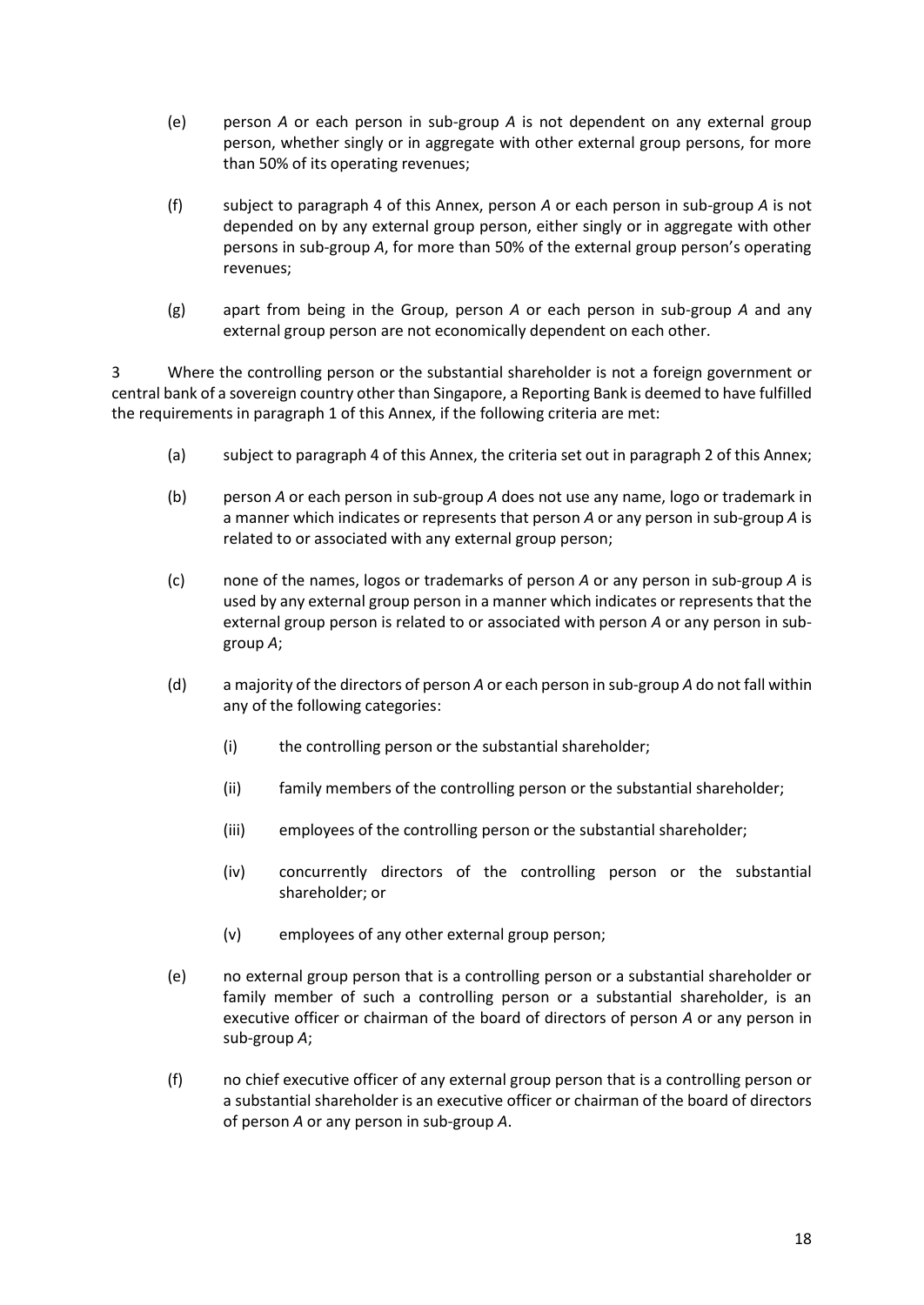4 Where person *A* or sub-group *A* is held by one or more external group persons which are intermediate holding companies whose primary purpose is to own or hold shares in other companies, paragraph 2(f) of this Annex does not apply with respect to the intermediate holding companies for the purposes of determining whether exposures to person *A* or sub-group *A* need not be aggregated under paragraph 2 or 3(a) of this Annex.

- 5 For the purposes of paragraphs 1 to 4 of this Annex
	- (a) [Deleted by MAS Notice 656 (Amendment) 2020]
	- (b) "foreign government" refers to a foreign central government, a regional government of a foreign jurisdiction or a local authority of a foreign jurisdiction, that is able to exercise one or more functions of the foreign central government at the regional or local level; and
	- (c) "substantial shareholder" has the same meaning as in section 81 of the Companies Act (Cap. 50).

# **Major stake entity group**

6 In the case of aggregation as a major stake entity group, a Reporting Bank need not aggregate its exposures to a non-subsidiary major stake entity, *B*, ("person *B*") or a sub-group comprising a nonsubsidiary major stake entity, *B*, and other non-subsidiary major stake entities controlled by *B* in its major stake entity group ("sub-group *B*"), if the Reporting Bank can demonstrate that corporate governance safeguards and other forms of ring-fencing measures are in place such that –

- (a) any linkage aside from equity holding between person *B* or sub-group *B* and other persons within the major stake entity group are limited; and
- (b) the risk of contagion due to the failure of any person in the major stake entity group to person *B* or sub-group *B* (and vice versa) is minimal.

7 A Reporting Bank is deemed to have fulfilled the requirements in paragraph 6 of this Annex if the following criteria are met:

(a) person *B* or each non-subsidiary major stake entity in sub-group *B* has sufficient financial resources (either on its own or together with the financial resources provided by the other non-subsidiary major stake entities in sub-group *B*) to fully service its liabilities, and does not depend on any other person in the major stake entity group that does not fall within sub-group *B* ("external major stake entity group person") for financial assistance in meeting its liabilities<sup>7</sup>;

<sup>7</sup> In the case of a loan provided by a shareholder ("shareholder loan") to person B, the accounting treatment may be used as a guide in determining whether person B depends on the shareholder for financial assistance in meeting its liabilities. Where the shareholder loan was accounted for as debt (e.g. amount due to shareholder/amount due from person B), person B would be dependent on the shareholder. On the other hand, where the shareholder loan was accounted for as equity (e.g. cost of investment in subsidiary/associated company), a Reporting Bank may treat person B as not dependent on the shareholder, unless there are reasons to suggest otherwise (such as the injection of capital to support a financially weak entity).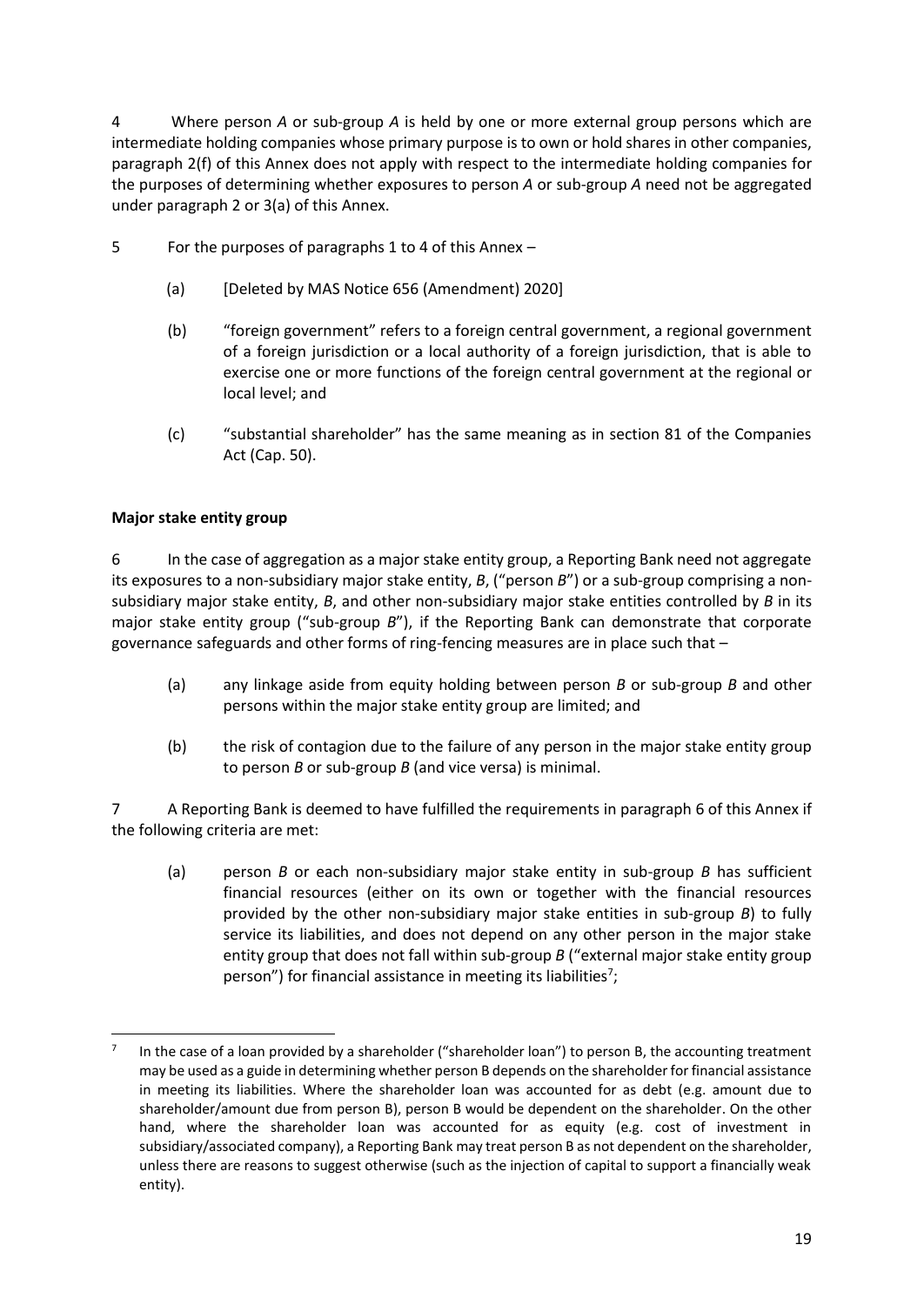- (b) person *B* or each non-subsidiary major stake entity in sub-group *B* is not depended on by any external major stake entity group person for financial assistance in meeting the external major stake entity group person's liabilities;
- (c) proceeds received by person *B* or each non-subsidiary major stake entity in sub-group *B* from the credit facilities granted by the Reporting Bank are only used by person *B* or other non-subsidiary major stake entities in sub-group *B* for the operations of person *B* or other non-subsidiary major stake entities in sub-group *B*, and are not transferred to any external major stake entity group person;
- (d) person *B* or each non-subsidiary major stake entity in sub-group *B* does not receive the proceeds of any credit facility, whether in whole or in part, obtained by any external major stake entity group person from the Reporting Bank;
- (e) person *B* or each non-subsidiary major stake entity in sub-group *B* is not dependent on any external major stake entity group person, whether singly or in aggregate with other external major stake entity group persons, for more than 50% of its operating revenues;
- (f) subject to paragraph 8 of this Annex, person *B* or each non-subsidiary major stake entity in sub-group *B* is not depended on by any external major stake entity group person, either singly or in aggregate with other non-subsidiary major stake entities in sub-group *B*, for more than 50% of the external major stake entity group person's operating revenues;
- (g) apart from being in the major stake entity group, person *B* or each non-subsidiary major stake entity in sub-group *B* and any external major stake entity group person are not economically dependent on each other;
- (h) person *B* or each non-subsidiary major stake entity in sub-group *B* does not use any name, logo or trademark in a manner which indicates or represents that person *B* or any non-subsidiary major stake entity in sub-group *B* is related to or associated with the Reporting Bank or any external major stake entity group person;
- (i) none of the names, logos or trademarks of person *B* or any non-subsidiary major stake entity in sub-group *B* is used by the Reporting Bank or any external major stake entity group person in a manner which indicates or represents that the Reporting Bank or external major stake entity group person is related to or associated with person *B* or any of the non-subsidiary major stake entities in sub-group *B*;
- (j) a majority of the directors of person *B* or each non-subsidiary major stake entity in sub-group *B* do not fall within any of the following categories:
	- (i) employees of the Reporting Bank;
	- (ii) concurrently directors of the Reporting Bank; or
	- (iii) employees of any other external major stake entity group person.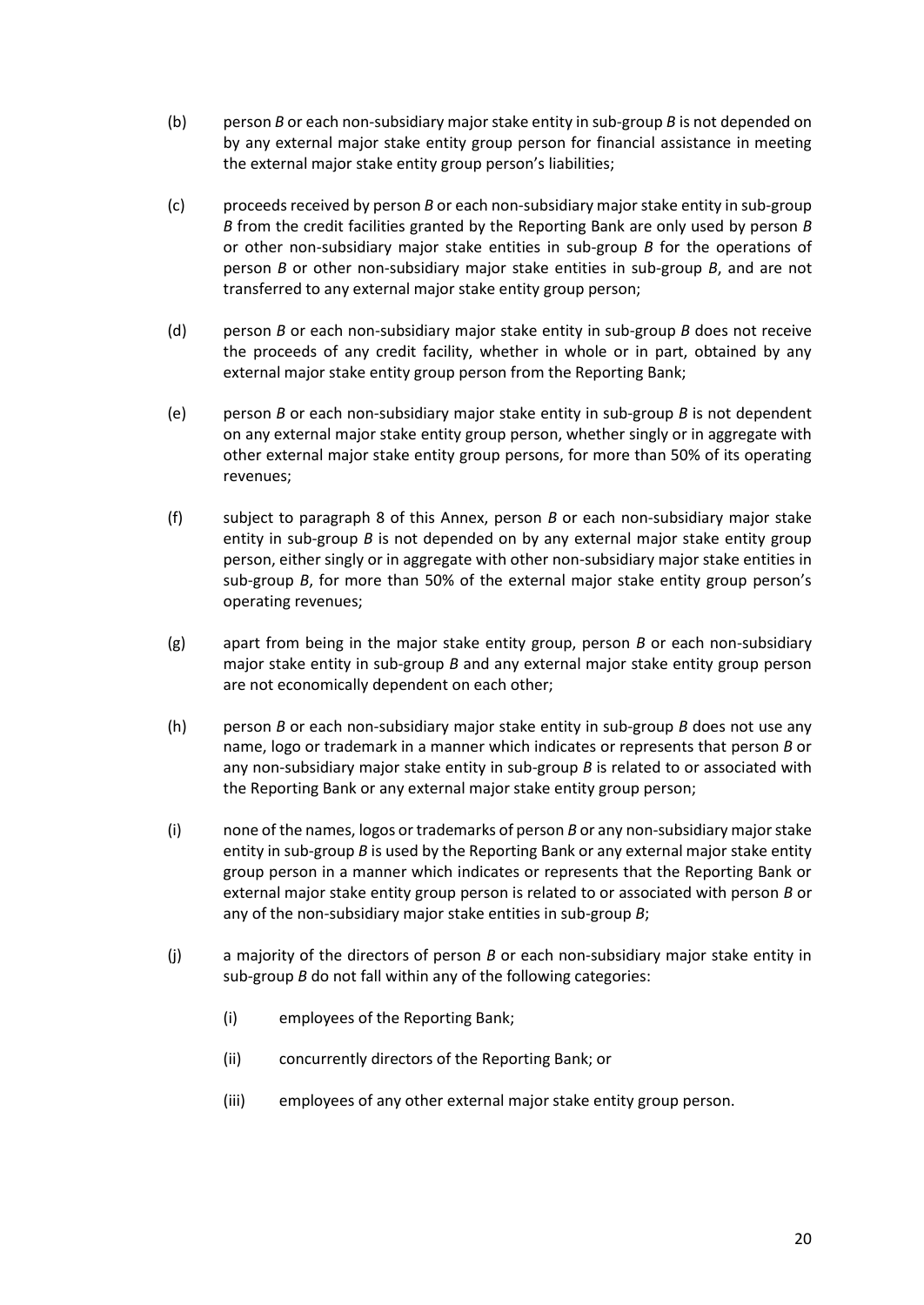8 Where person *B* or sub-group *B* is held by one or more external major stake entity group persons which are intermediate holding companies whose primary purpose is to own or hold shares in other companies, paragraph 7(f) of this Annex does not apply with respect to the intermediate holding companies for the purposes of determining whether exposures to person *B* or sub-group *B* need not be aggregated under paragraph 7 of this Annex.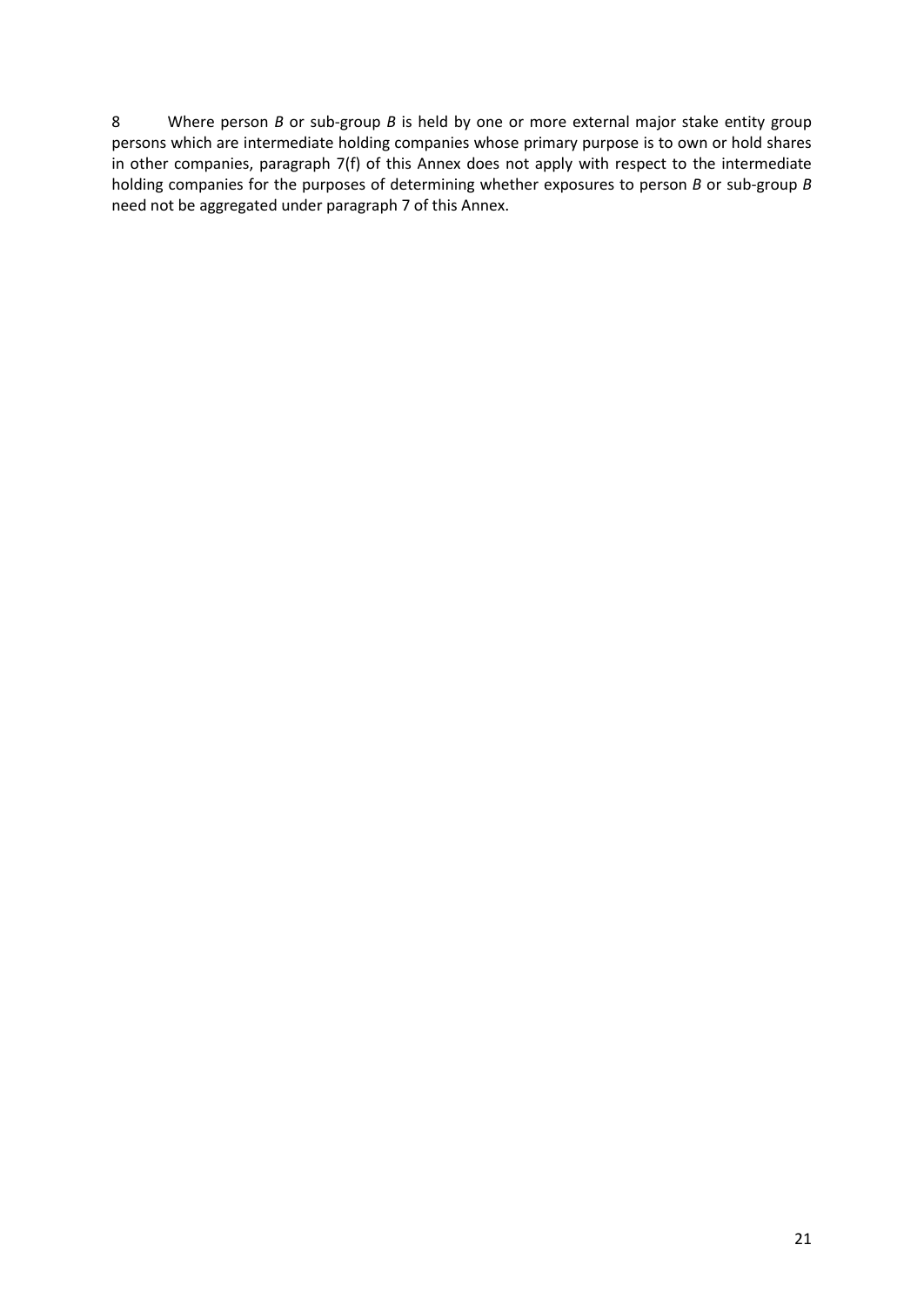#### **Annex C**

#### **Measurement of Exposures**

#### **Section 1: General measurement principles**

1.1 For the purposes of measuring a Reporting Bank's exposures to a counterparty, the Reporting Bank must –

- (a) include
	- (i) all on- and off-balance sheet exposures in the banking book and the trading book; and
	- (ii) exposures arising from instruments with counterparty credit risk under MAS Notice 637;
- (b) subject to paragraph 1.2 of this Annex, exclude an exposure value to the counterparty that is deducted from capital under Part VI of MAS Notice 637; and
- (c) must not add an exposure value that is deducted from capital to other exposures to that counterparty.

1.2 Where only a portion of an exposure to a counterparty subject to deduction from capital under Part VI of MAS Notice 637, the Reporting Bank must –

- (a) exclude only the exposure value deducted from capital; and
- (b) except where the exposure is an exempt exposure set out in paragraph 1 of Annex A, include the remaining part of the exposure in the computation of its total exposures to that counterparty.
- 1.3 A Reporting Bank must
	- (a) include an exposure value that is subject to a 1250% risk weight in MAS Notice 637; and
	- (b) add the exposure value in sub-paragraph (a) above to any other exposures to the same counterparty, except where the exposure is an exempt exposure set out in paragraph 1 of Annex A.

# **Section 2: Calculation of exposure value for banking book positions and pre-settlement counterparty exposures arising from derivative transactions and long settlement transactions**

Banking book on-balance sheet non-derivative assets

2.1 A Reporting Bank must calculate the exposure value of its banking book on-balance sheet nonderivative assets based on the carrying amount of such assets as determined in accordance with the Accounting Standards, where such amounts are –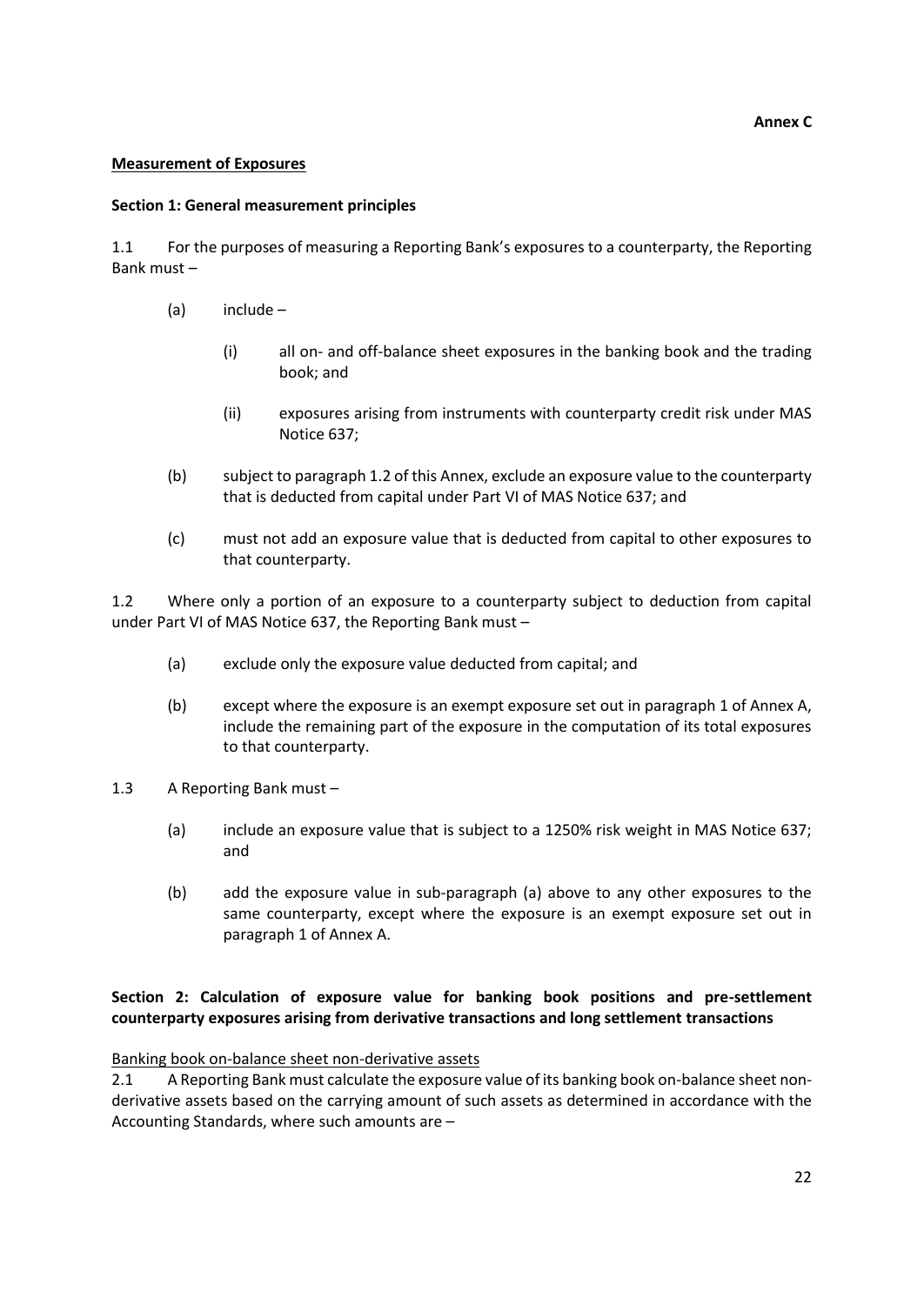- (a) net of specific allowances and accounting valuation adjustments attributable to such assets; or
- (b) gross of any specific allowance and accounting valuation adjustments.

Pre-settlement counterparty exposure for derivative transactions and long settlement transactions 2.2 Subject to paragraph 2.3 of this Annex, a Reporting Bank must calculate the exposure value for the pre-settlement counterparty exposure to a counterparty arising from the following:

- (a) OTC derivative transactions;
- (b) exchange-traded derivative transactions;
- (c) long settlement transactions that are not SFTs,

whether or not such transactions are classified as banking book or trading book exposures based on the SA-CCR set out in Annex 7O to Part VII of MAS Notice 637.

2.3 Except where a Reporting Bank has elected to adopt the SA-CCR set out in Annex 7O to Part VII of MAS Notice 637 prior to the cessation of the transitional arrangements for the adoption of the SA-CCR in accordance with Section 5 of Annex 7O to Part VII of MAS Notice 637, the Reporting Bank must continue to comply with Appendix 3 of MAS Notice 639 in force immediately before 1 July 2021 for the calculation of the exposure value for the pre-settlement counterparty exposure to a counterparty arising from OTC derivative transactions, exchange-traded derivative transactions and long-settlement transactions that are not SFTs.

[MAS Notice 656 (Amendment) 2020]

# Pre-settlement counterparty exposure for securities financing transactions

2.4 A Reporting Bank must calculate the exposure value for a pre-settlement counterparty exposure to a counterparty arising from an SFT, whether or not such a transaction is classified as a banking book or trading book exposure based on the approach that the Reporting Bank has adopted in accordance with paragraph 7.2.23 of Part VII of MAS Notice 637.

# Off-balance sheet items

2.5 Except for pre-settlement counterparty exposures arising from derivative transactions, long settlement transactions or SFTs, a Reporting Bank must calculate the exposure values of all other offbalance sheet items by multiplying the notional amount of each item with the applicable credit conversion factors set out in Annex 7A to Part VII of MAS Notice 637, with a floor of 10%.

# On-balance sheet netting

2.6 A Reporting Bank must recognise the effect of a qualifying on-balance sheet netting agreement for loans and deposits, whenever the Reporting Bank has recognised the effect of the onbalance sheet netting agreement to compute credit RWA pursuant to paragraphs 7.2.5 and 7.2.5A of Part VII of MAS Notice 637.

# Eligible credit risk mitigation

2.7 A Reporting Bank must recognise the effect of CRM in the calculation of an exposure whenever the Reporting Bank has recognised the effect of CRM to compute credit RWA for the exposure in MAS Notice 637, and the following conditions are met: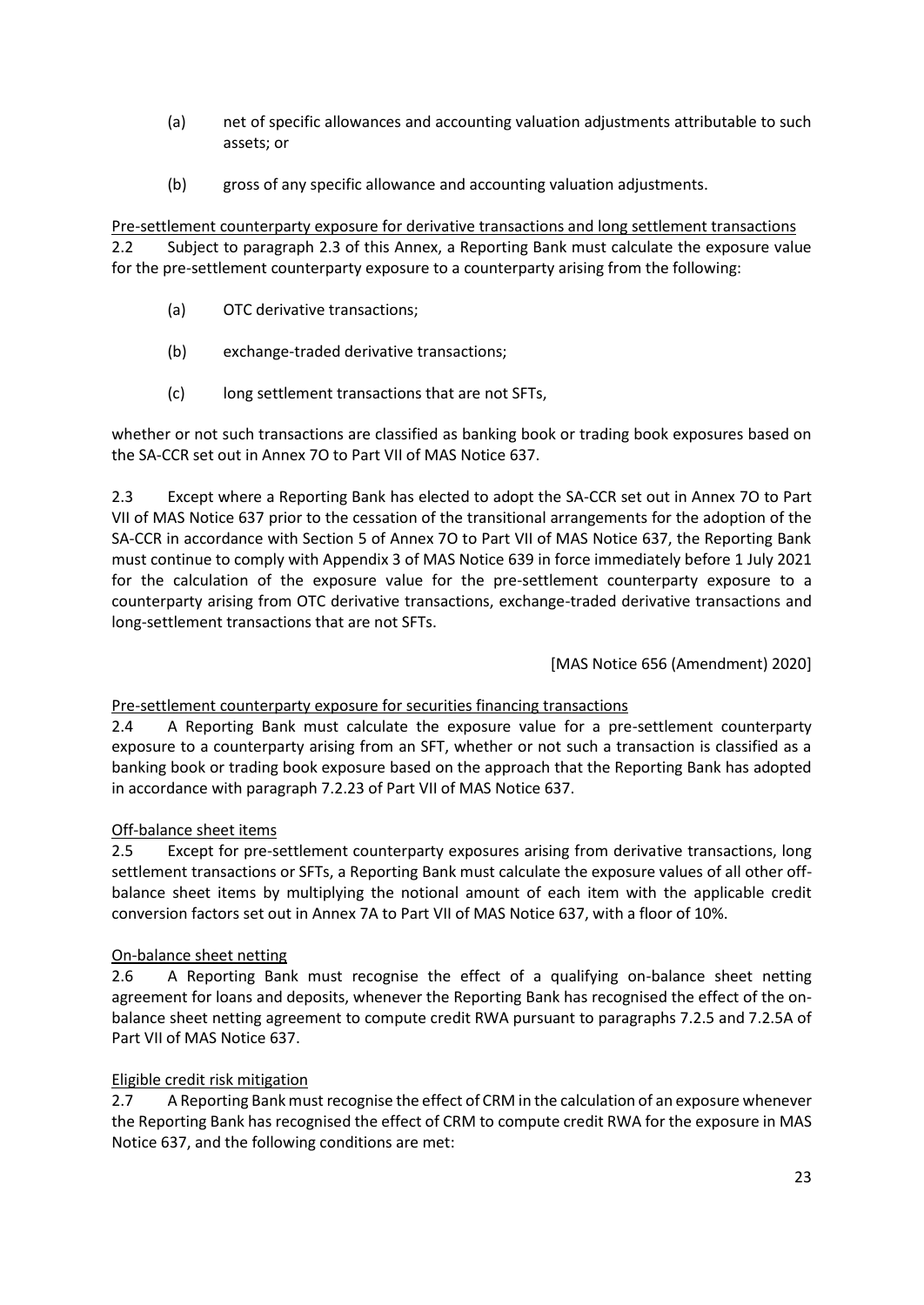- (a) the credit risk mitigant meets the requirements set out in Annex 7F to Part VII of MAS Notice 637 for the recognition of eligible credit protection and eligible financial collateral under the SA(CR);
- (b) the Reporting Bank meets the conditions and requirements for recognition of such CRM in accordance with paragraphs 2.8 to 2.11, 4.24 and 4.25 of this Annex.
- 2.8 A Reporting Bank must not recognise the following:
	- (a) other forms of collateral that are only eligible under the IRBA as set out in paragraph 2.5 of Annex 7F to Part VII of MAS Notice 637 to reduce exposure values;
	- (b) the effects of CRM of any collateral for an exposure that has a maturity mismatch if the Reporting Bank has applied the FC(SA) under MAS Notice 637;
	- (c) the effects of CRM if the Reporting Bank has not recognised this effect in the computation of credit RWA for the exposure in MAS Notice 637.

2.9 Subject to paragraph 2.8(b) of this Annex, for an exposure that has a maturity mismatch with the credit risk mitigant, a Reporting Bank may recognise the effect of CRM pursuant to paragraph 2.7 of this Annex only where the credit risk mitigant has an original maturity of at least one year and a residual maturity of more than 3 months. A Reporting Bank must calculate the value of the CRM adjusted for any maturity mismatch in accordance with Section 6 of Annex 7F to Part VII of MAS Notice 637.

2.10 A Reporting Bank must reduce the value of the exposure to the counterparty by the following amounts of eligible credit protection or eligible financial collateral recognised for the calculation of credit RWA under MAS Notice 637:

- (a) the value of the protected portion in the case of eligible credit protection;
- (b) the value of the portion of claim collateralised by the market value of the eligible financial collateral when the Reporting Bank applies the FC(SA) for calculating the effect of CRM under Sub-divisions 4 and 5 of Division 2 of Part VII of MAS Notice 637;
- (c) the value of the eligible financial collateral as recognised in the calculation of the exposure value for the pre-settlement counterparty exposure to a single counterparty arising from OTC derivative transactions, exchange-traded derivative transactions, or long settlement transactions that are not SFTs based on the same approach that the Reporting Bank has adopted in accordance with paragraphs 2.2 and 2.3 of this Annex; or
- (d) in the case of eligible financial collateral when the Reporting Bank applies the FC(CA) for recognising the effect of eligible financial collateral or when the Bank has adopted the IRBA for the calculation of credit RWA, under MAS Notice 637, the value of the eligible financial collateral adjusted after applying the standard supervisory haircuts in accordance with paragraphs 2.1 to 2.4 of Annex 7J to Part VII of MAS Notice 637. For the avoidance of doubt, the Reporting Bank must not use own-estimates haircuts described in Section 3 of Annex 7J to Part VII of MAS Notice 637.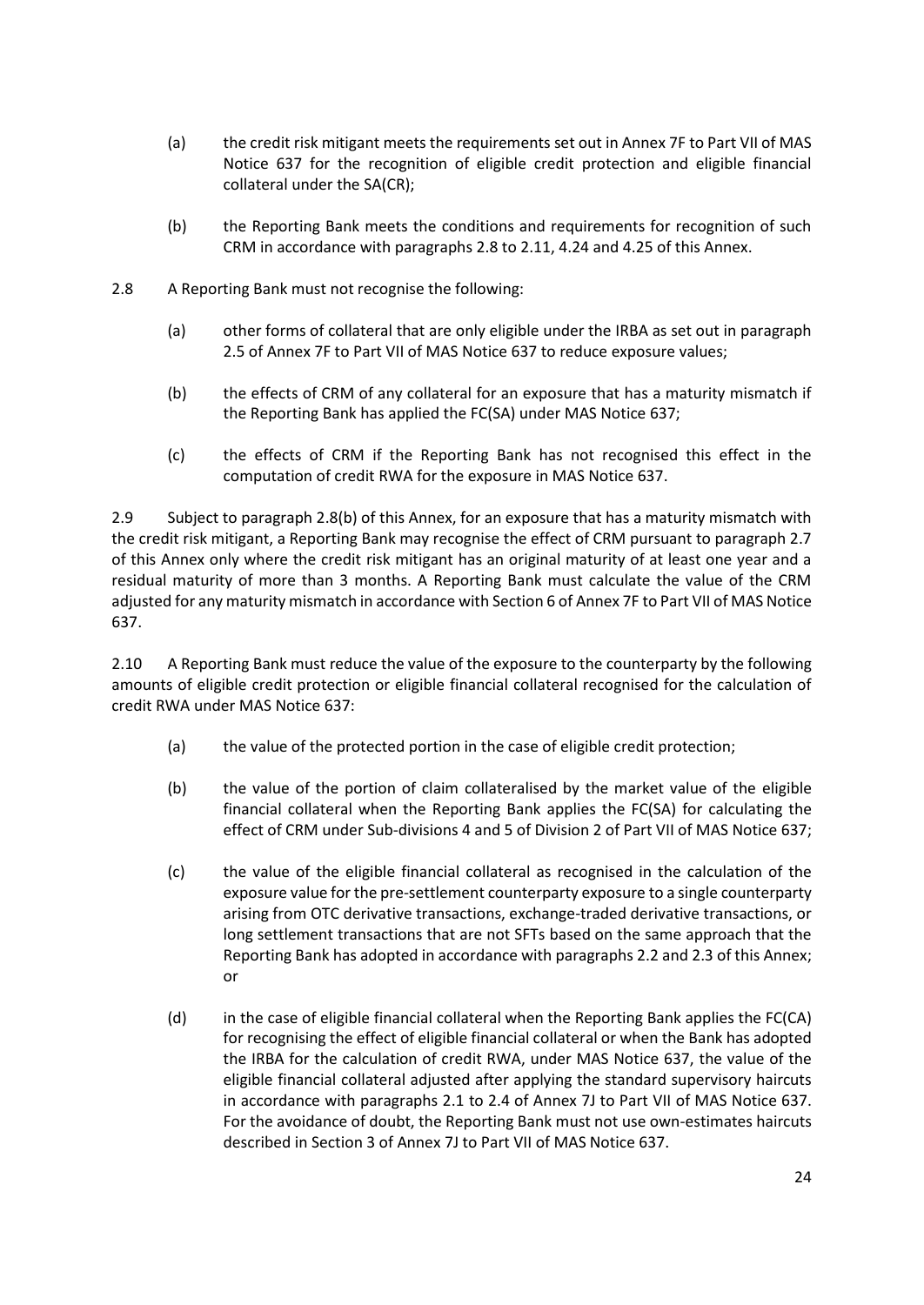2.11 Where a Reporting Bank recognises a reduction of the exposure to the counterparty due to the effects of CRM, arising from eligible financial collateral or eligible credit protection, the Reporting Bank must recognise an exposure to the issuer of the eligible financial collateral or to the eligible protection provider, as the case may be. Subject to paragraph 3.15(a) of this Annex, the Reporting Bank must assign to the issuer of the eligible financial collateral or to the eligible protection provider the amount by which the exposure to the original counterparty is reduced.

# **Section 3: Calculation of exposure value for trading book positions**

- 3.1 A Reporting Bank must calculate
	- (a) the exposure value of the positions that meet the conditions under paragraph 3.2 of this Annex in accordance with paragraphs 3.3 to 3.18 of this Annex; and
	- (b) its aggregate exposure to a counterparty by adding any exposure to that counterparty arising from any position that meets the conditions under paragraph 3.2 of this Annex held in its trading book to any other exposure to that counterparty held in its banking book.
- 3.2 The conditions referred to under paragraphs 3.1(a) and (b) of this Annex are as follows:
	- (a) the position is exposed to risk associated with the default of that counterparty;
	- (b) the position is not a position in a commodity or currency.

3.3 A Reporting Bank must calculate the exposure value of debt instruments and equity instruments held in the trading book based on the value<sup>8</sup> calculated in accordance with the Accounting Standards.

- 3.4 A Reporting Bank must convert<sup>9</sup>
	- (a) interest-rate related derivatives instruments held in the trading book into notional positions in the relevant underlying instruments in accordance with paragraph 8.2.5 and Annex 8A of MAS Notice 637;
	- (b) credit derivatives into notional positions in the relevant reference obligations in accordance with paragraph 8.2.6 and Annex 8B of MAS Notice 637; and
	- (c) equity derivative instruments into notional positions in the relevant underlying equity instruments in accordance with paragraph 8.2.25 and Annex 8E of MAS Notice 637,

and then calculate the exposure value of the instruments based only on the positions representing exposures captured under paragraph 3.2 of this Annex.

Based on the current market value of the instruments.

<sup>9</sup> For example, a future on stock *X* is decomposed into a long position in stock *X* and a short position in a riskfree interest rate exposure in the respective funding currency, or a typical interest rate swap is represented by a long position in a fixed and a short position in a floating interest rate exposure or vice versa.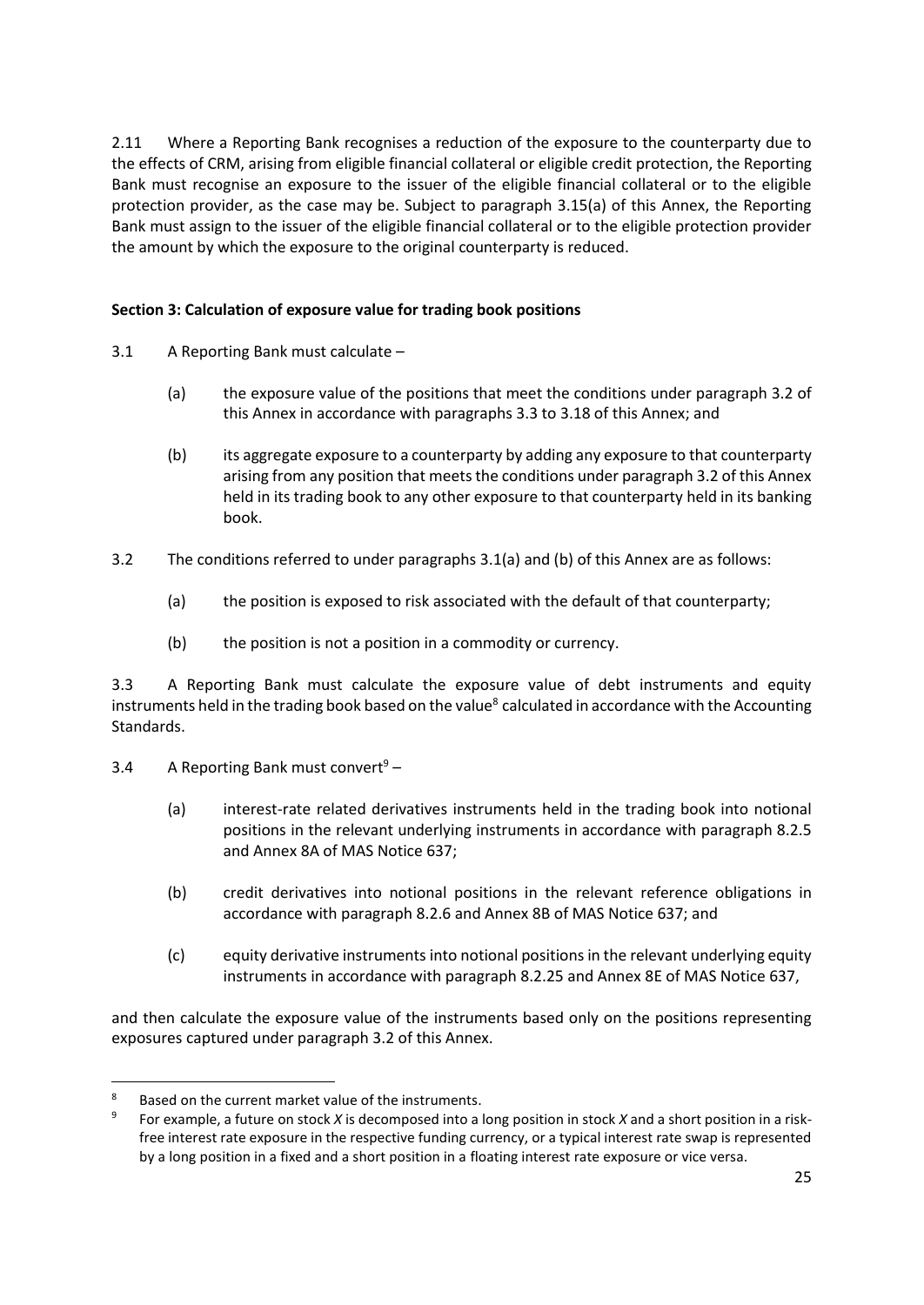3.5 Where a Reporting Bank has provided credit protection through credit derivative transactions held in the trading book, the Reporting Bank acquires exposure to the reference asset and must calculate the exposure value to the reference asset based on the amount that is due in the case the reference asset triggers the instrument, minus the absolute value of the credit protection. In the case that the market value of the sold credit derivative is positive from the perspective of the Reporting Bank, the Reporting Bank must add the positive market value of the credit derivative to other exposures to the protection buyer.

3.6 Where a Reporting Bank has provided credit protection through holding credit-linked notes, the Reporting Bank must calculate the exposure value arising from positions both in the bond of the credit-linked note issuer and in the underlying instrument referenced by the credit-linked note.

3.7 A Reporting Bank must calculate exposures arising from positions hedged by credit derivatives in accordance with paragraphs 3.14 and 3.15 of this Annex, where the Reporting Bank chooses to recognise such hedges.

3.8 A Reporting Bank must calculate the exposure value for options held in the trading book based on the change in option prices that would result from a default of the respective underlying instrument in accordance with Table C-1 below.<sup>10</sup> The Reporting Bank must aggregate resulting positions in options with other exposures to the relevant counterparties of such option positions and floor the net exposures at zero.

| <b>Option position</b> | <b>Exposure measurement approach</b>          |
|------------------------|-----------------------------------------------|
| Long call option       | Option market value                           |
| Short call option      | Option market value                           |
| Long put option        | Option strike price minus option market value |
| Short put option       | Option strike price minus option market value |

# **Table C-1 – Exposure measurement of options**

3.9 A Reporting Bank must calculate the exposure value of an investment in index positions, securitisations, hedge funds or investment funds held in the trading book applying the same approach as for similar instruments held in the banking book in accordance with paragraphs 4.4 to 4.16 of this Annex. Accordingly, the Reporting Bank may assign the amount invested in a particular structure to –

- (a) the structure itself, where it is defined as a distinct counterparty;
- (b) the counterparties corresponding to the underlying assets; or
- (c) the unknown client described in paragraph 4.11(b) of this Annex.
- 3.10 A Reporting Bank may offset long and short positions in
	- (a) an identical<sup>11</sup> issue of any instrument held in the trading book; or

<sup>&</sup>lt;sup>10</sup> The measure of exposure values of options differs from the measurement of exposure values of options under MAS Notice 637.

 $11$  Two issues are defined as identical if the issuer, coupon, currency and maturity are identical.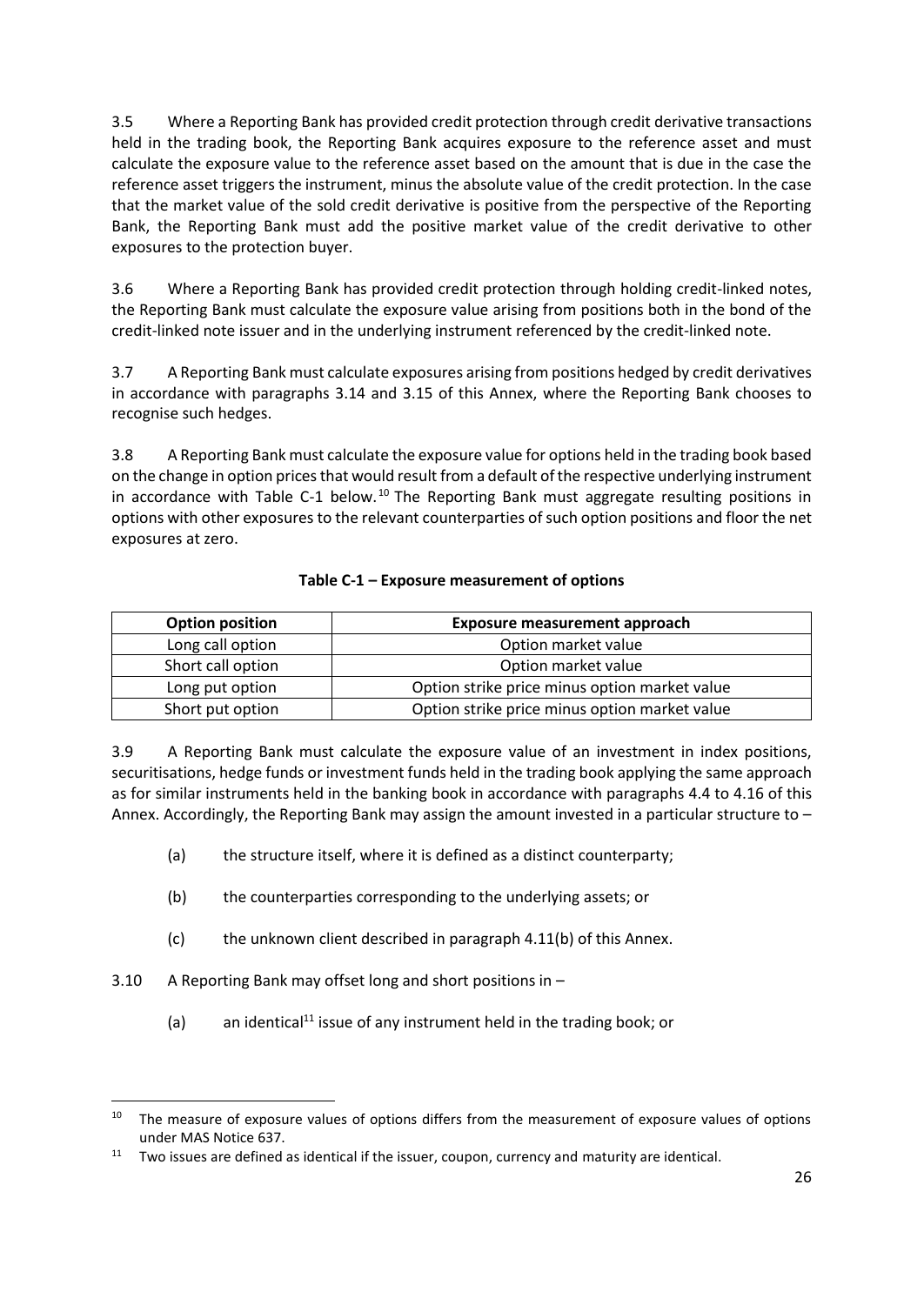- (b) different issues of any instrument held in the trading book issued by a counterparty when –
	- (i) the short position is junior to the long position; or
	- (ii) the long and short positions are of the same seniority.

3.11 For the purposes of paragraph 3.10 of this Annex, the Reporting Bank may calculate its exposure value to the counterparty issuing such instruments based on a net position.

3.12 For the purposes of determining the relative seniority of positions under paragraph 3.10(b) of this Annex, a Reporting Bank may allocate securities held in the trading book into broad buckets of degrees of seniority<sup>12</sup>.

3.13 Where a Reporting Bank has chosen not to allocate securities to different buckets based on relative seniority, the Reporting Bank must not recognise any offsetting of long and short positions in different issues of any instrument held in the trading book relating to the same counterparty.

3.14 In the case of positions held in the trading book hedged by credit derivatives, a Reporting Bank may recognise the hedge, provided the underlying instrument of the hedge and the position hedged meet the requirements set out in paragraphs 3.10(b), 3.12 and 3.13 of this Annex.

3.15 Where a Reporting Bank recognises a hedge of a position held in the trading book through the use of credit derivatives pursuant to paragraph 3.14 of this Annex and recognises a reduction of the exposure value to the counterparty due to the hedge, the Reporting Bank must –

- (a) in the case where the Reporting Bank bought credit protection in the form of a credit default swap to hedge positions held in the trading book and either the credit default swap provider or the referenced entity is not a financial entity, calculate the exposure value arising from the credit derivative swap based on paragraph 2.2 of this Annex and assign this exposure value to the eligible protection provider; and
- (b) in all other cases, recognise a corresponding increase in the exposure value to the eligible protection provider.
- 3.16 For the purposes of paragraph 3.15(a) of this Annex, a "financial entity" refers to  $-$ 
	- (a) a financial institution that is subject to minimum prudential standards that are consistent with international standards and supervision by a financial services regulatory authority ("regulated financial institution");
	- (b) where the regulated financial institution referred to in sub-paragraph (a) above is substantial in a consolidated group, the parent and subsidiaries of the regulated financial institution;
	- (c) a financial institution that is not subject to minimum prudential standards that are consistent with international standards and supervision by a financial services regulatory authority; or

<sup>&</sup>lt;sup>12</sup> For example, the broad buckets may be "Equity", "Subordinated Debt" and "Senior Debt".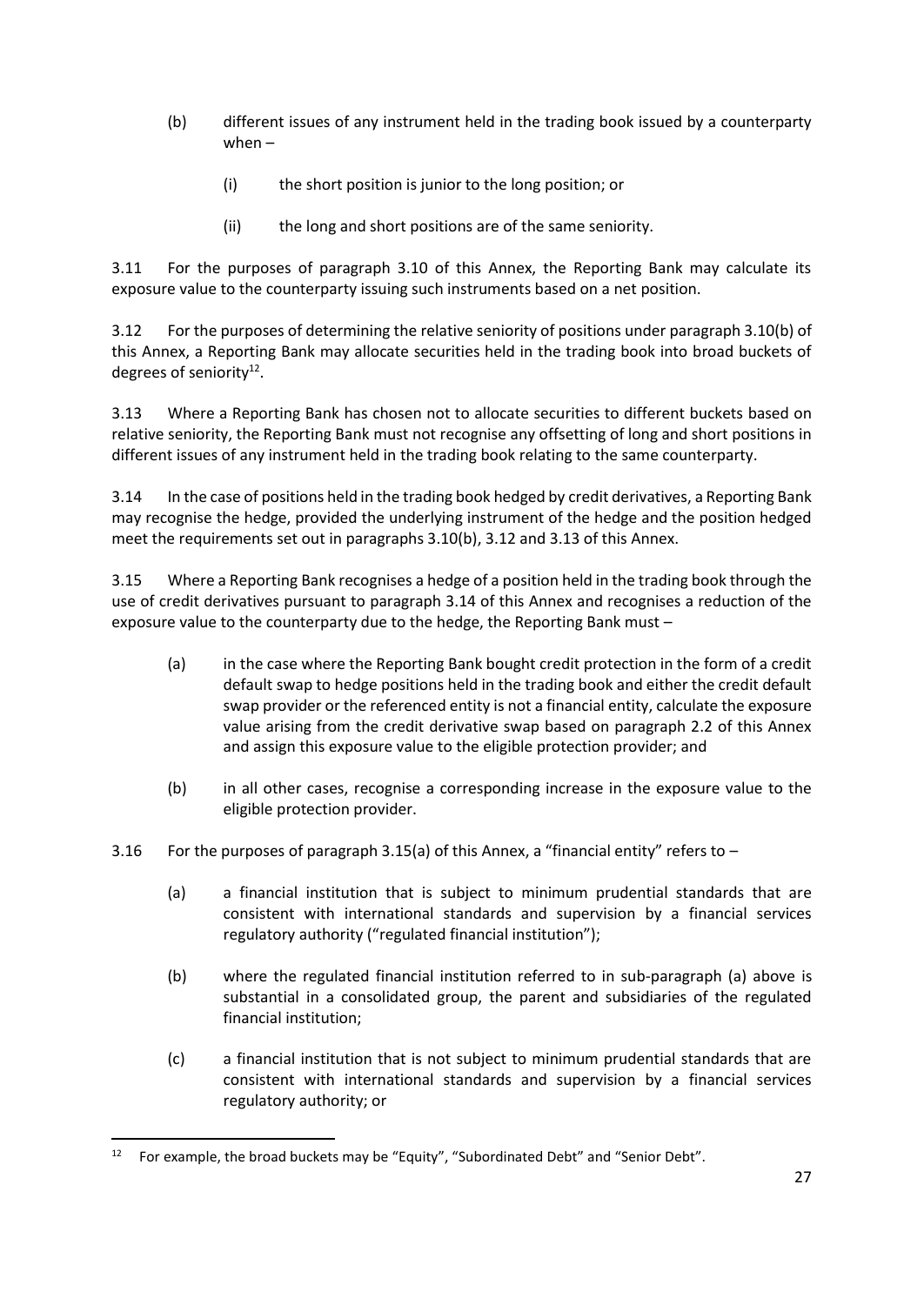(d) any other financial institution as may be specified by the Authority from time to time.

3.17 A Reporting Bank must not offset positions held in the banking book with positions held in the trading book or vice versa.

3.18 Where offsetting positions held in the trading book results in a net short position, a Reporting Bank must not include the net short position in calculating its aggregate exposures to a particular counterparty.

#### **Section 4: Treatment of specific exposure types**

#### Covered bond exposures

4.1 Subject to paragraph 4.2 of this Annex, a Reporting Bank must assign to the issuer of a covered bond an exposure value of 100% of the nominal value of the Reporting Bank's holding in a covered bond. For the avoidance of doubt, where a covered bond is issued by a bank or a mortgage institution through an SPV, the Reporting Bank must assign the exposure value arising from its holdings in that covered bond to the bank or the mortgage institution.

[MAS Notice 656 (Amendment) 2019]

4.2 A Reporting Bank may assign an exposure value of at least 25% of the nominal value of the Reporting Bank's holding in a qualifying covered bond to the issuer of the qualifying covered bond.

4.3 For the purposes of paragraph 4.2 of this Annex, a qualifying covered bond refers to a covered bond that meets the following conditions at the inception date of the covered bond and throughout its remaining maturity:

- (a) the cover pool of the covered bond consists of assets that constitute
	- (i) exposures which would fall within the central government and central bank asset class, PSE asset class or MDB asset class under the SA(CR) in accordance with paragraphs 7.3.1(b) to 7.3.1(d) of Part VII of MAS Notice 637;
	- (ii) exposures which would fall within the residential mortgage asset class that would qualify for a 35% weight under the SA(CR) set out in paragraph 7.3.29 of Part VII of MAS Notice 637 and have a loan-to-value ratio of 80% or lower, calculated in accordance with paragraphs 2.7(f) and 2.7(g) of Annex 7F to Part VII of MAS Notice 637; and
	- (iii) exposures which would fall within the CRE asset class that would qualify for a 100% risk weight under the SA(CR) set out in paragraph 7.3.29C of Part VII of MAS Notice 637 and with a loan-to-value ratio of 60% or lower, calculated in accordance with paragraphs 2.7(f) and 2.7(g) of Annex 7F to Part VII of MAS Notice 637;
- (b) the nominal value of the cover pool assigned to the covered bond by its issuer exceeds the nominal outstanding value of the covered bond issuance ("over-collateralisation requirement") by at least 10%. For this purpose, the value of the cover pool does not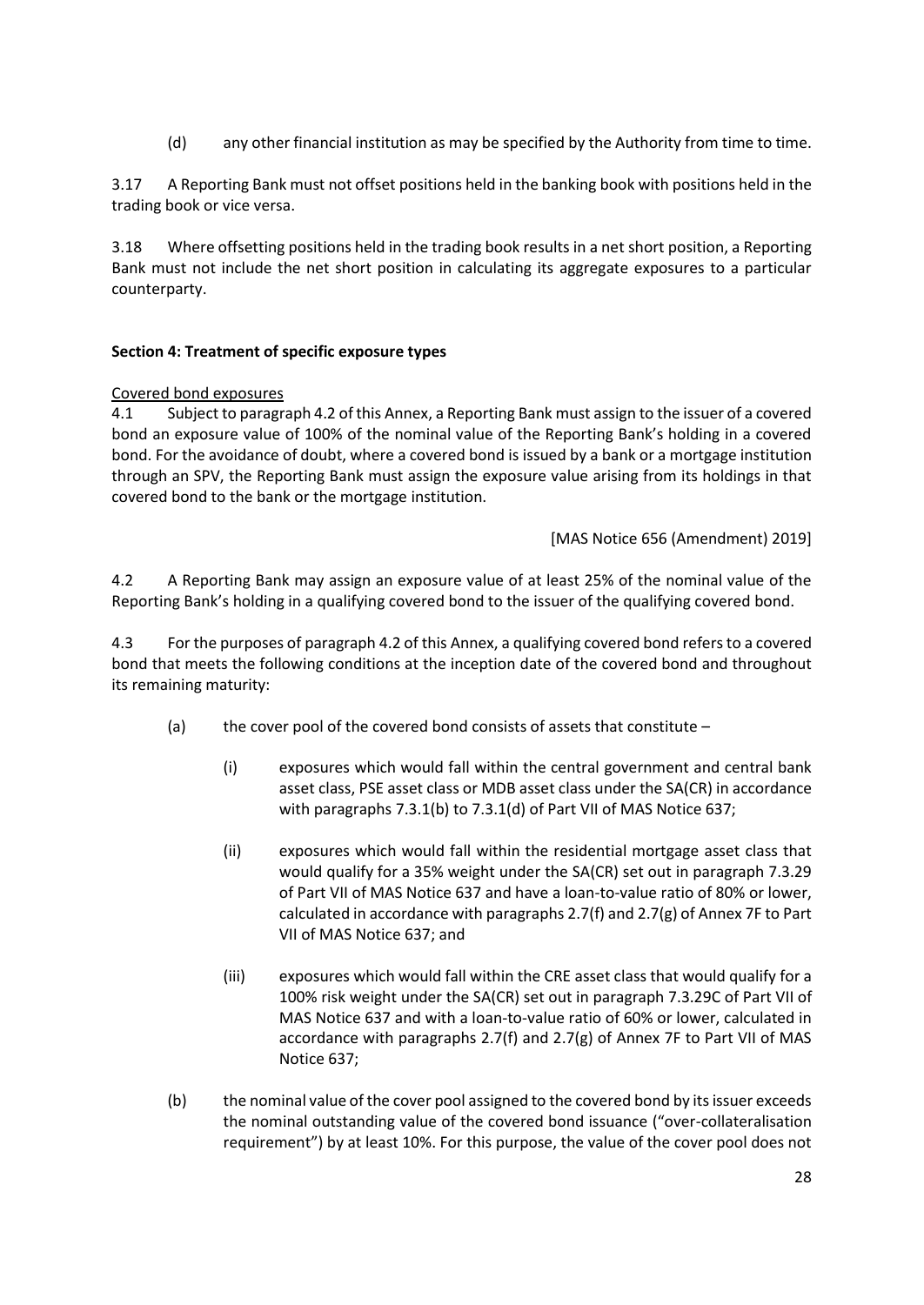need to be that required by the relevant legislative framework governing the issuance of such covered bonds. However, if the relevant legislative framework does not stipulate an over-collateralisation requirement of at least 10%, the issuer of the covered bond needs to publicly disclose on a regular basis that the cover pool meets the over-collateralisation requirement of 10% in practice. In addition to the assets set out in sub-paragraph (a) above, the assets used to meet this over-collateralisation requirement may include substitution assets that are cash or short-term liquid and high quality assets held in substitution of the primary assets to top up the cover pool for management purposes and derivatives entered into for the purposes of hedging the risks arising in the covered bond programme.

Exposures to collective investment schemes, securitisation vehicles and other structures

4.4 For the purposes of the large exposures limit, a Reporting Bank must calculate the exposure value for exposures arising from structures<sup>13</sup> that the Reporting Bank has invested in, regardless of whether such exposures are held in the banking book or trading book, in accordance with paragraphs 4.5 to 4.16 of this Annex.

4.5 A Reporting Bank may calculate the exposure value based on the amount<sup>14</sup> it invests in a structure, defined as a distinct counterparty, and assign the exposure value to the structure<sup>15</sup>, if  $-$ 

- <span id="page-28-0"></span>(a) the Reporting Bank had demonstrated to the Authority that it has not been influenced by regulatory arbitrage considerations in deciding not to apply LE-LTA to calculate the exposure value to the structure<sup>16</sup>; and
- (b) the Reporting Bank's
	- (i) exposure value to each underlying asset of the structure is smaller than 0.25% of the Reporting Bank's Tier 1 capital; or
	- (ii) whole investment in a structure is below 0.25% of the Reporting Bank's Tier 1 capital.

4.6 Where the Reporting Bank has not chosen to apply the approach in paragraph 4.5 of this Annex, the Reporting Bank must apply the LE-LTA to look through the structure to identify the underlying assets of the structure and apply the exposure measurement approach set out in paragraphs 4.12 to 4.14 of this Annex.

4.7 For the purposes of calculating the Reporting Bank's exposure value to each underlying asset in paragraph 4.5(b)(i) of this Annex, the Reporting Bank must include only exposures to underlying assets of the structure that result from the Reporting Bank's investment in the structure and use the exposure measurement approach set out in paragraphs 4.12 to 4.14 of this Annex as though the LE-LTA is applied.

<sup>&</sup>lt;sup>13</sup> Such structures include collective investment schemes, closed-end funds, securitisations, investments in index positions and other structures with underlying assets.

<sup>&</sup>lt;sup>14</sup> This is the carrying amount of the investment as determined in accordance with the Accounting Standards.<br><sup>15</sup> This is independent of the requirement in paragraph 4.15 of this Annex to identify additional risk factors

<sup>15</sup> This is independent of the requirement in paragraph 4.15 of this Annex to identify additional risk factors inherent in a structure.

<sup>&</sup>lt;sup>16</sup> For example, the Reporting Bank has not circumvented the large exposures limit by investing in several individually immaterial transactions with identical underlying assets.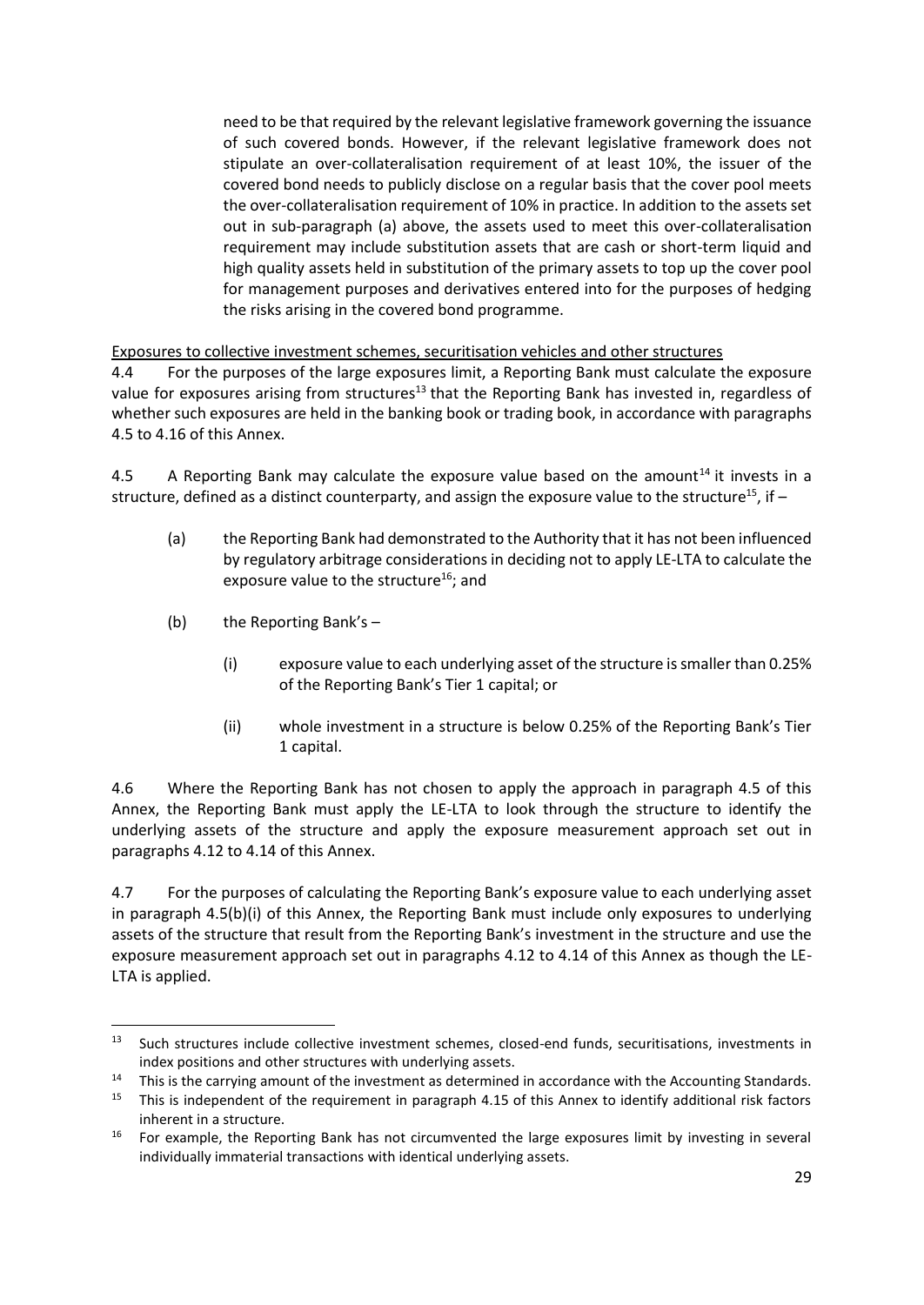4.8 Where a Reporting Bank's exposure to each underlying asset of a structure is equal to or above 0.25% of the Reporting Bank's Tier 1 capital, the Reporting Bank must apply –

- (a) the LE-LTA to look through the structure to identify the underlying assets of the structure; and
- (b) the exposure measurement approach set out in paragraphs 4.12 to 4.14 of this Annex.
- 4.9 For the purposes of paragraphs 4.6 and 4.8 of this Annex, the Reporting Bank must
	- (a) identify the counterparty corresponding to each of the underlying assets; and
	- (b) aggregate the exposures arising from such underlying assets to any other direct or indirect exposure to that counterparty.

4.10 Where the Reporting Bank has applied the approach set out in paragraphs 4.8 and 4.9 of this Annex for underlying assets of a structure that are each equal to or above 0.25% of the Reporting Bank's Tier 1 capital, the Reporting Bank may assign the exposure value arising from other underlying assets of the structure that are each below 0.25% of the Reporting Bank's Tier 1 capital to the structure<sup>17</sup>.

4.11 Where a Reporting Bank is unable to identify the underlying assets of the structure, the Reporting Bank must $15 15 -$ 

- (a) if the total amount of a Reporting Bank's exposure to a structure does not exceed 0.25% of the Reporting Bank's Tier 1 capital, assign the total exposures arising from the structure based on the amount it invests in a structure, to the structure as the relevant counterparty; and
- (b) if the total amount of a Reporting Bank's exposure to a structure is above 0.25% of the Reporting Bank's Tier 1 capital, aggregate its exposures to all such structures and assign the aggregated amount, based on the amount it invests in the structures, to a hypothetical single counterparty, referred to as the unknown client $^{18}$ .

4.12 Where the LE-LTA is applied in the case of a structure where all investors rank pari passu, a Reporting Bank must calculate the exposure value to a counterparty corresponding to each underlying asset in accordance with the formula *P* x *V*, where –

- (a) *P* is the pro rata share that the Reporting Bank holds in the structure; and
- (b)  $V$  is the value of the underlying asset in the structure<sup>19</sup>.

<sup>&</sup>lt;sup>17</sup> A partial use of the LE-LTA is permitted.

<sup>&</sup>lt;sup>18</sup> The requirements relating to the large exposures limit and regulatory reporting will apply accordingly to the "unknown client" as a single counterparty.

<sup>&</sup>lt;sup>19</sup> For example, a Reporting Bank holding a 1% share of a structure that invests in 20 assets each with a value of 5 must assign an exposure of 0.05 to each of the counterparties.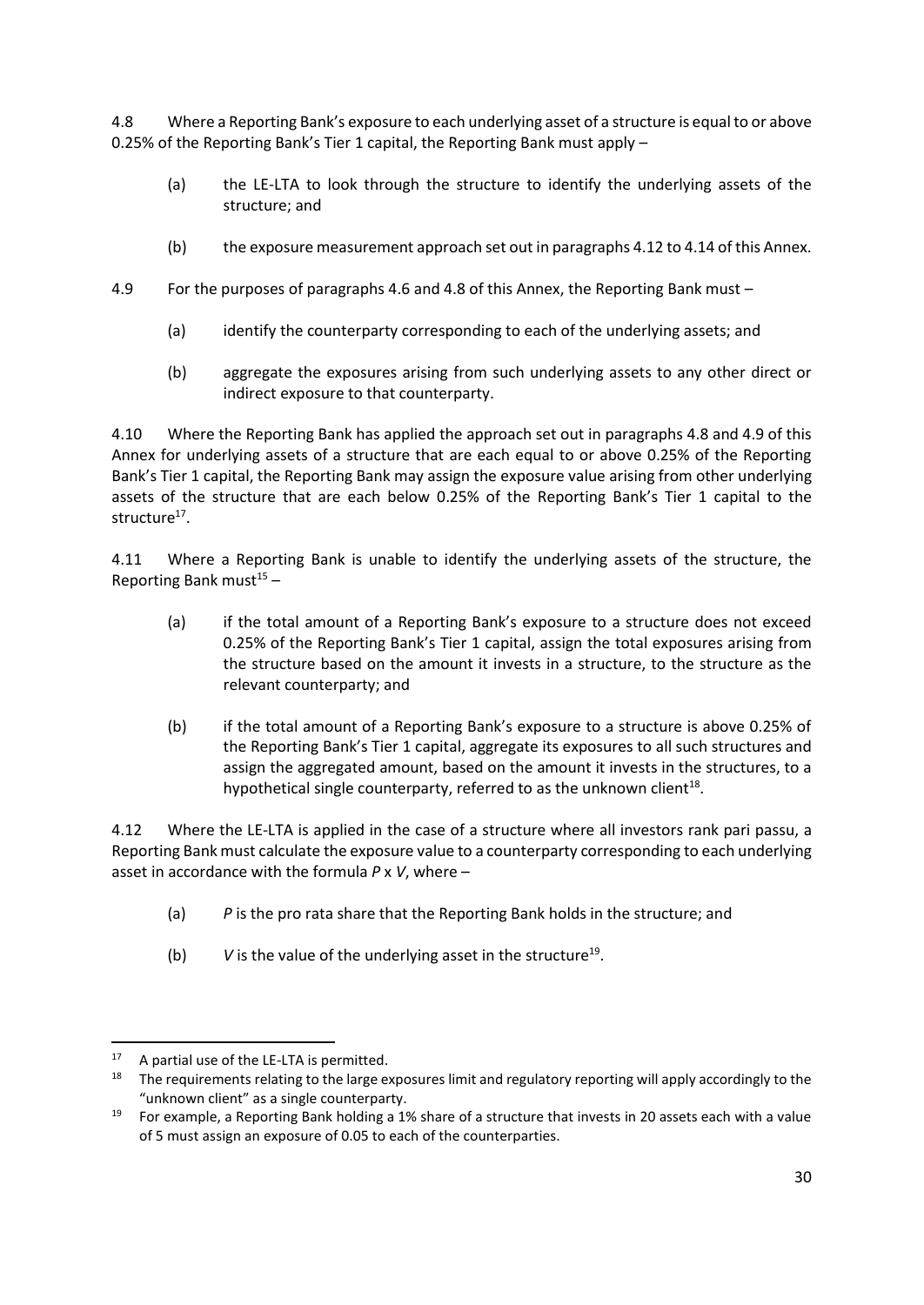4.13 Where the LE-LTA is applied in the case of a structure with different seniority levels among investors<sup>20</sup>, a Reporting Bank must calculate the exposure value arising from the underlying assets for each tranche within the structure $^{21}$ .

4.14 For the purposes of paragraph 4.13 of this Annex, the Reporting Bank must calculate the exposure value arising from each underlying asset in accordance with the formula  $V_L \times P_T$ , where –

- (a)  $V_L$  is the lower of the values of  $-$ 
	- (i) the tranche in which the Reporting Bank invests; and
	- (ii) the nominal value of each underlying asset included in the underlying portfolio of assets; and
- (b)  $P_T$  is the pro rata share of the Reporting Bank's investment in the tranche.

4.15 A Reporting Bank must determine if there are, and if so, identify one or more of the following third parties<sup>22</sup> who constitute an additional risk factor inherent in a structure itself rather in the underlying assets:

- (a) originators;
- (b) fund managers;
- (c) liquidity providers;
- (d) eligible protection providers;
- (e) any other person that the Reporting Bank deems to be a material risk factor.
- 4.16 For the purposes of paragraph 4.4 of this Annex, the Reporting Bank must
	- (a) aggregate its exposures in investments in structures with a common additional risk factor associated with each third party identified pursuant to paragraph 4.15 of this Annex, and apply the large exposures limit to the aggregate of the exposures associated with each third party<sup>23</sup>;

<sup>&</sup>lt;sup>20</sup> For example, securitisations.<br><sup>21</sup> This assumes a nro rata distri

<sup>&</sup>lt;sup>21</sup> This assumes a pro rata distribution of losses amongst investors in a single tranche.<br><sup>22</sup> For example, in the case of short-term structured finance programmes, such as as

<sup>22</sup> For example, in the case of short-term structured finance programmes, such as asset-backed commercial paper conduits and structured investment vehicles, a Reporting Bank may consider whether a liquidity provider or sponsor constitutes an additional risk factor. In the case of synthetic deals, a Reporting Bank may consider whether an eligible protection provider (e.g. sellers of credit protection by means of credit default swaps and guarantees) constitutes an additional risk factor.

 $23$  For example –

<sup>(</sup>a) in the case where a fund manager of funds, which the Reporting Bank is invested in, is identified to constitute a common additional risk factor, the Reporting Bank should calculate the exposure value that is subject to the large exposures limit as the total value of the Reporting Bank's investments in the funds. In certain cases, the Reporting Bank may choose not to identify a fund manager as an additional risk factor. Such cases could be where the legal framework governing the regulation of particular funds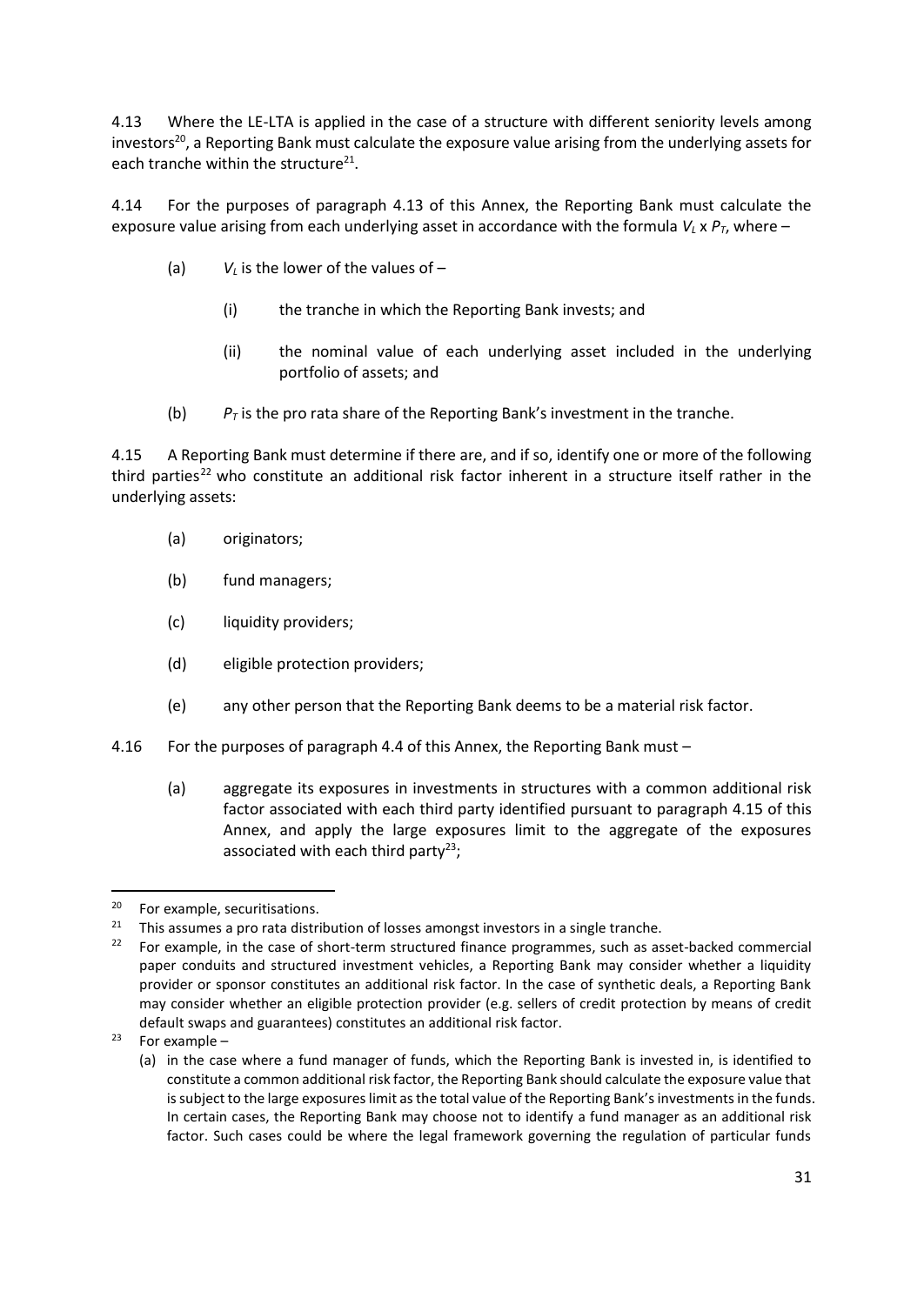- (b) assess on a case-by-case basis whether the exposures to such structures associated with a third party that constitutes an additional risk factor are to be added to any other exposures the Reporting Bank has to the third party, depending on the specific features of such structure and on the role of the third party; and
- (c) aggregate its exposures to such structures to other exposures<sup>24</sup> it has to that third party, and apply the large exposures limit to the aggregate of the exposures, where the Reporting Bank has assessed this to be necessary under sub-paragraph (b) above. 25

# Exposures to CCPs

4.17 A Reporting Bank must calculate, and subject to the large exposures limit, the exposure value  $for -$ 

- (a) exposures not related to clearing activities ("non-clearing exposures") that are to a qualifying CCP, in accordance with paragraph 4.23 of this Annex;
- (b) exposures to a CCP which is not a qualifying CCP.

4.18 A Reporting Bank must calculate the exposure value for the exposures referred to in paragraph 4.17(b) of this Annex in accordance with the formula, *C* + *N*, where –

- (a) "*C*" is the exposure related to clearing activities calculated in accordance with paragraphs 4.21 and 4.22 of this Annex; and
- (b) "*N*" is the non-clearing exposures calculated in accordance with paragraph 4.23 of this Annex.

requires separation between the legal person that manages the fund and the legal person that has custody of the fund's assets.

<sup>(</sup>b) in the case where a liquidity provider or sponsor of short-term programmes (for example, asset-backed commercial paper conduits and structured investment vehicles), which the Reporting Bank is invested in, is identified to constitute a common additional risk factor, the Reporting Bank should calculate the exposure value that is subject to the large exposures limit as the amount that the Reporting Bank invested in the structured finance products;

<sup>(</sup>c) in the case of investments in synthetic deals, where such structures are composed of credit protection such as credit default swaps or guarantees, and where the eligible protection provider of such credit protection is identified to constitute a common additional risk factor, the Reporting Bank should assign to the eligible protection provider the exposure value that corresponds to the percentage value of the underlying portfolio of each structure that the eligible protection provider is contractually obligated to cover.

 $24$  For example, a loan.

<sup>&</sup>lt;sup>25</sup> For example, in the case of an eligible protection provider of a structure that is identified to constitute an additional risk factor, a Reporting Bank should add its exposure arising from the investment in the structure to its direct exposures to the eligible protection provider. Both exposures might crystallise into losses in the event that the eligible protection provider defaults. By ignoring the part of the exposures that is guaranteed by credit protection or secured by collateral, the Reporting Bank may be subject to a high concentration risk exposure to issuers of collateral or providers of credit protection.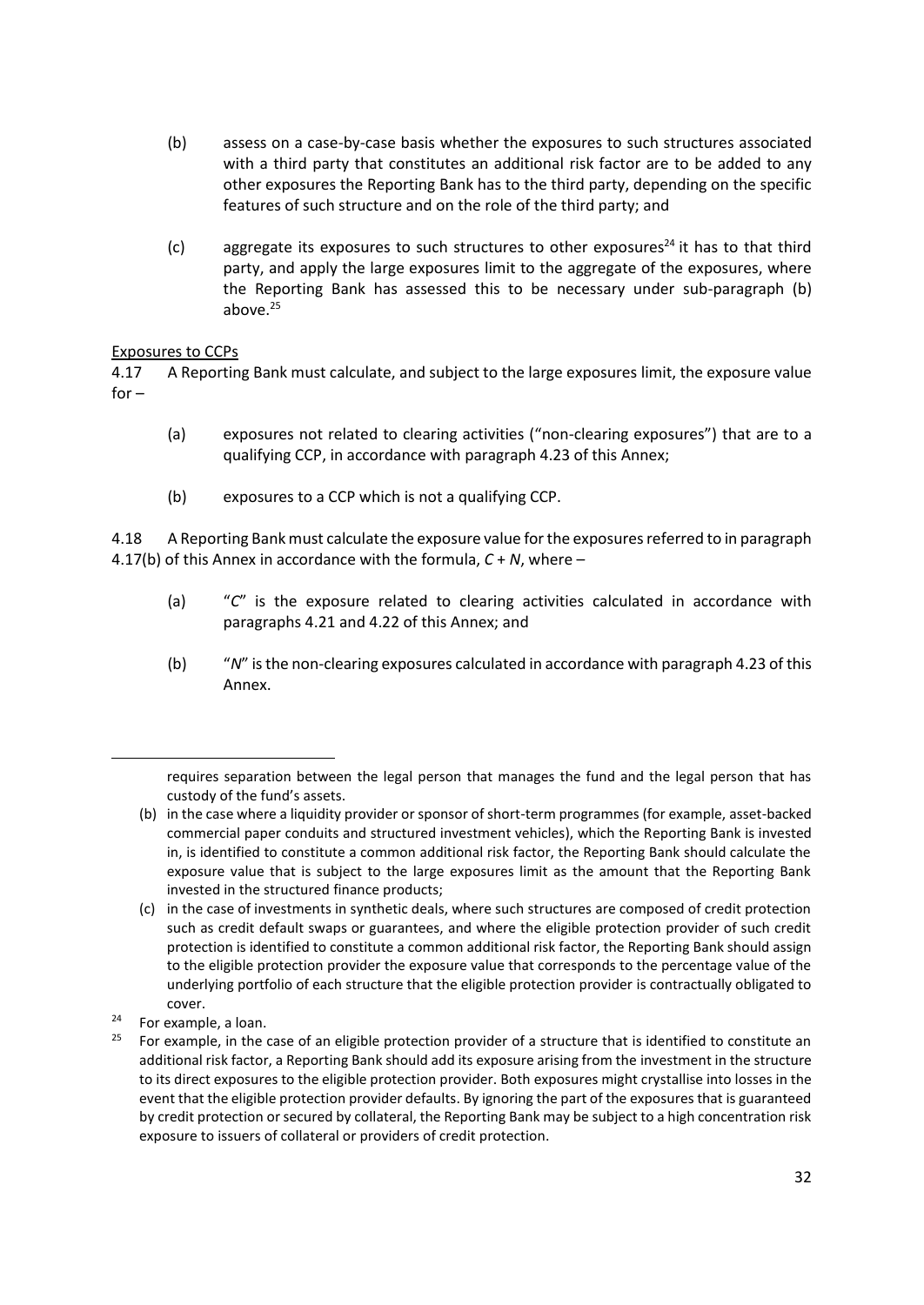4.19 In the case of exposures related to clearing activities to a CCP, a Reporting Bank must not aggregate its exposures related to clearing activities to a CCP with exposures to other persons included in the same single counterparty group.

4.20 In the case of non-clearing exposures to a CCP, a Reporting Bank must determine whether the CCP is included in the same single counterparty group as other counterparties of the Reporting Bank. Where the CCP is included in the same single counterparty group as other counterparties of the Reporting Bank, the Reporting Bank must aggregate its non-clearing exposures to the CCP with its exposures to the other counterparties included in the same single counterparty group, and subject the aggregate exposure value to the large exposures limit.<sup>26</sup>

4.21 A Reporting Bank must identify its exposures related to clearing activities to a CCP and calculate the exposure value of such exposures, in accordance with the treatment set out in Table C-2 below –

| <b>Type of exposure</b>               | <b>Applicable treatment</b>                       |
|---------------------------------------|---------------------------------------------------|
| Trade exposures                       | Exposure value calculated using the exposure      |
|                                       | measurement approaches prescribed in this         |
|                                       | Annex.                                            |
| Posted segregated initial margin      | Exposure value is zero <sup>27</sup> .            |
| Posted non-segregated initial margin  | Exposure value is the nominal amount of initial   |
|                                       | margin posted by the Reporting Bank.              |
| Pre-funded default fund contributions | Exposure value is the nominal amount of the       |
|                                       | funded contribution.                              |
| Unfunded default fund contributions   | Exposure value is zero.                           |
| Equity stakes                         | Exposure value is the nominal amount of the       |
|                                       | Reporting Bank's equity stake, except in the case |
|                                       | where such equity stakes are deducted from the    |
|                                       | Reporting Bank's capital on which the large       |
|                                       | exposures limit is based, in which case the       |
|                                       | exposure value is zero.                           |

#### **Table C-2 – Exposures related to clearing activities**

4.22 A Reporting Bank must assign the exposure value of the exposures relating to clearing activitie<sup>28</sup> calculated in accordance with paragraph 4.21 of this Annex, to the counterparty determined in accordance with the treatment set out in Annex 7AJ to Part VII of MAS Notice 637.

<sup>&</sup>lt;sup>26</sup> As an example, if a Reporting Bank has exposures to a qualifying CCP for a total of 100 made up of 50 trade exposures, 10 default fund contributions and 40 liquidity lines, the Reporting Bank must report 60 under exposures related to clearing activities. For the other 40, the Reporting Bank should check whether the qualifying CCP is connected to the Reporting Bank's other counterparties, including other CCPs. Assuming that the qualifying CCP is also part of a single counterparty group, the Reporting Bank should add the 40 from the liquidity line to other exposures to counterparties within the same single counterparty group. The Reporting Bank must subject the sum of these exposures to the large exposures limit.

<sup>&</sup>lt;sup>27</sup> When the initial margin posted is bankruptcy remote from the CCP, in the sense that it is segregated from the CCP's own accounts when for example, such initial margin is held by a third-party custodian, this amount cannot be lost by the Reporting Bank if the CCP defaults. Therefore, the initial margin posted by the Reporting Bank is exempted from the large exposures limit.

<sup>&</sup>lt;sup>28</sup> The Reporting Bank may be acting as a CCP's clearing member or as a client of a CCP's clearing member.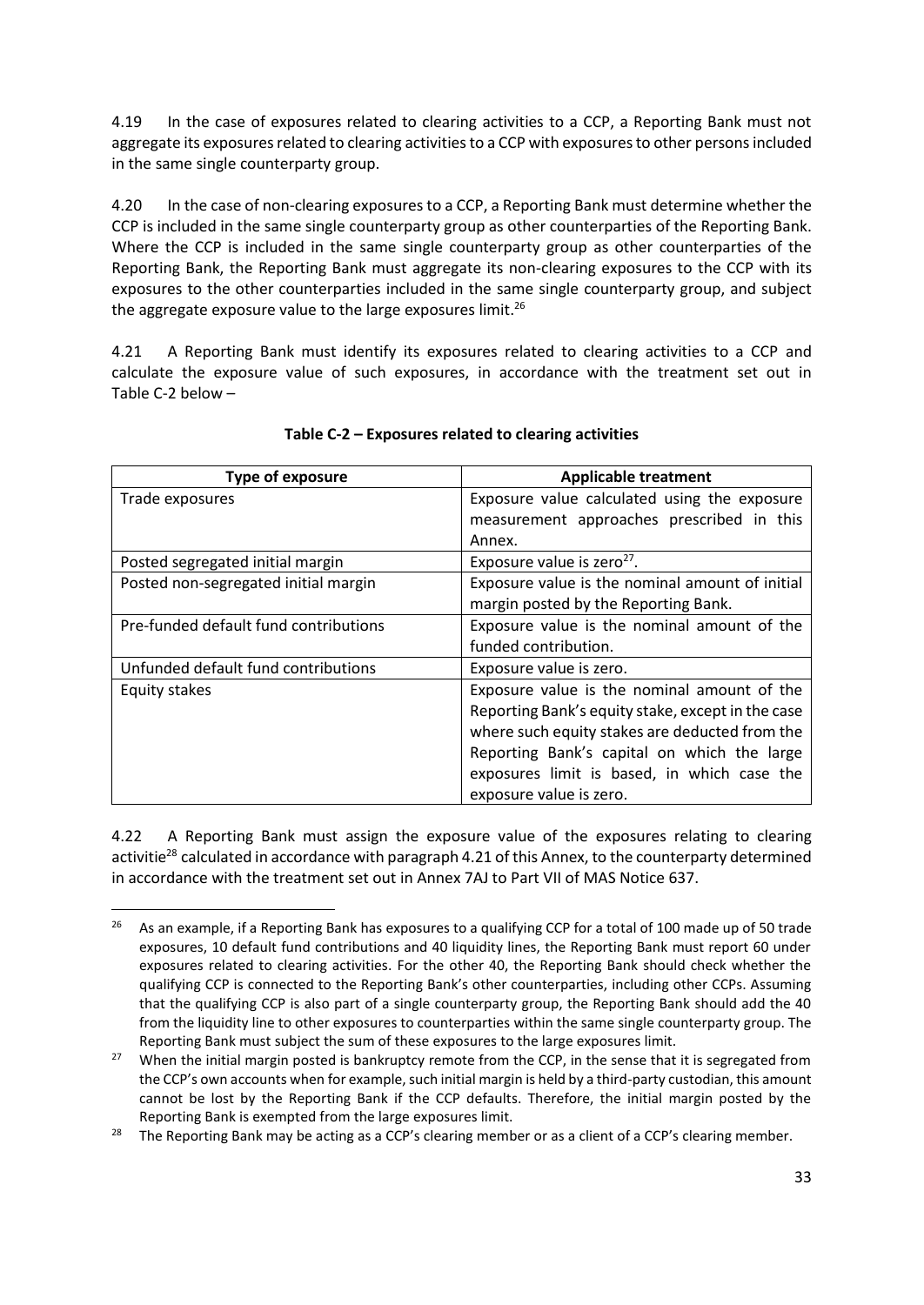4.23 A Reporting Bank must calculate the exposure value of non-clearing exposures<sup>29</sup> provided by a CCP in accordance with Sections 1 to 4 of this Annex.

# Exposures guaranteed or secured by specific exposures

4.24 Subject to paragraph 2.7 of this Annex, a Reporting Bank may exclude any portion of an exposure for which credit protection, whether held in its banking book or trading book, is provided by persons in paragraphs 1(a) to 1(d), or 1(g) of Annex A, or secured by financial instruments which constitute exposures included in paragraphs 1(a) to 1(d), or 1(g) of Annex A.

4.25 Where a Reporting Bank has an exposure that is hedged by a credit derivative and the hedged exposure constitutes an exposure included in paragraphs  $1(a)$  to  $1(d)$ , and  $1(g)$  of Annex A, the Reporting Bank must recognise a corresponding exposure to –

- (a) in the case where the Reporting Bank recognises the effects of CRM pursuant to paragraph 2.7 of this Annex, the issuer of the eligible financial collateral or the eligible protection provider, as the case may be, referred to in paragraph 2.11 of this Annex; or
- (b) in the case where the Reporting Bank recognises the hedge pursuant to paragraph 3.14 of this Annex, the eligible protection provider referred to in paragraph 3.15 of this Annex.

# **Section 5: Exposures to persons in a Reporting Bank's major stake entity group**

5.1 For the purposes of complying with the large exposures limit applied to a Reporting Bank's major stake entity group, the Reporting Bank may, in computing the aggregate of the Reporting Bank's exposures to its major stake entity group, exclude the amount of capital investments in persons in its major stake entity group that has not already been deducted from capital under Part VI of MAS Notice 637, provided that those capital investments are correspondingly excluded from the computation of the Tier 1 capital of the Reporting Bank.

- 5.2 For the purposes of paragraph 5.1 of this Annex, "capital investments" means
	- (a) investments referred to in paragraph 6.1.3(p)(iii) of Part VI of MAS Notice 637; and
	- (b) PE/VC investments and investments in unconsolidated major stake entities that are not financial institutions in the form of any of the following:
		- (i) ordinary shares;
		- (ii) preference shares;
		- (iii) investments classified as equity under the Accounting Standards.

5.3 For the avoidance of doubt, a Reporting Bank must not apply paragraph 5.1 of this Annex for the purposes of compliance with the large exposures limit applied separately to –

 $29$  Such exposures include funding facilities, credit facilities, and guarantees.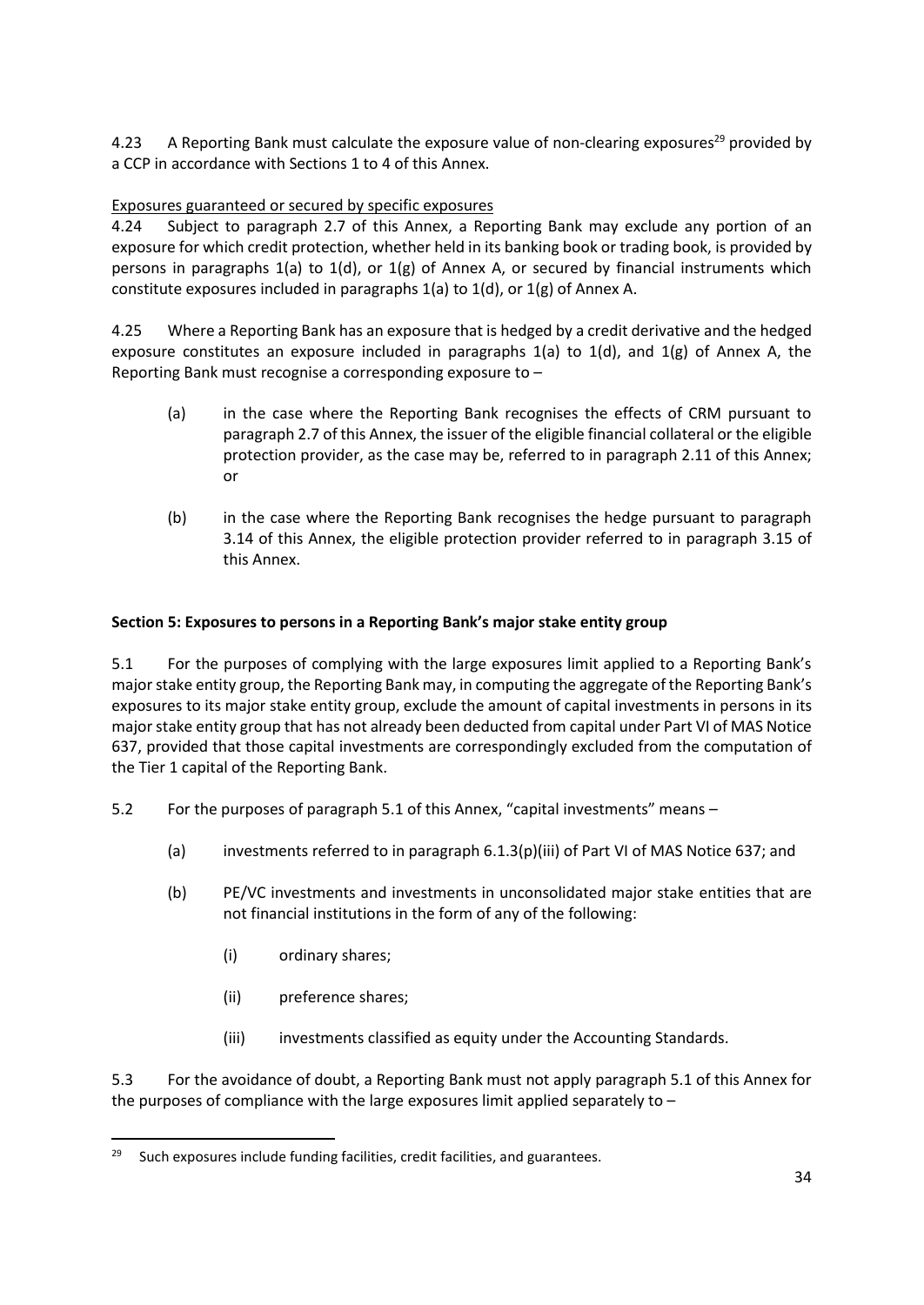- (a) exposures to a person in a Reporting Bank's major stake entity group; or
- (b) exposures to a person that is not aggregated with exposures to other persons of the Reporting Bank's major stake entity group pursuant to paragraph 20(b).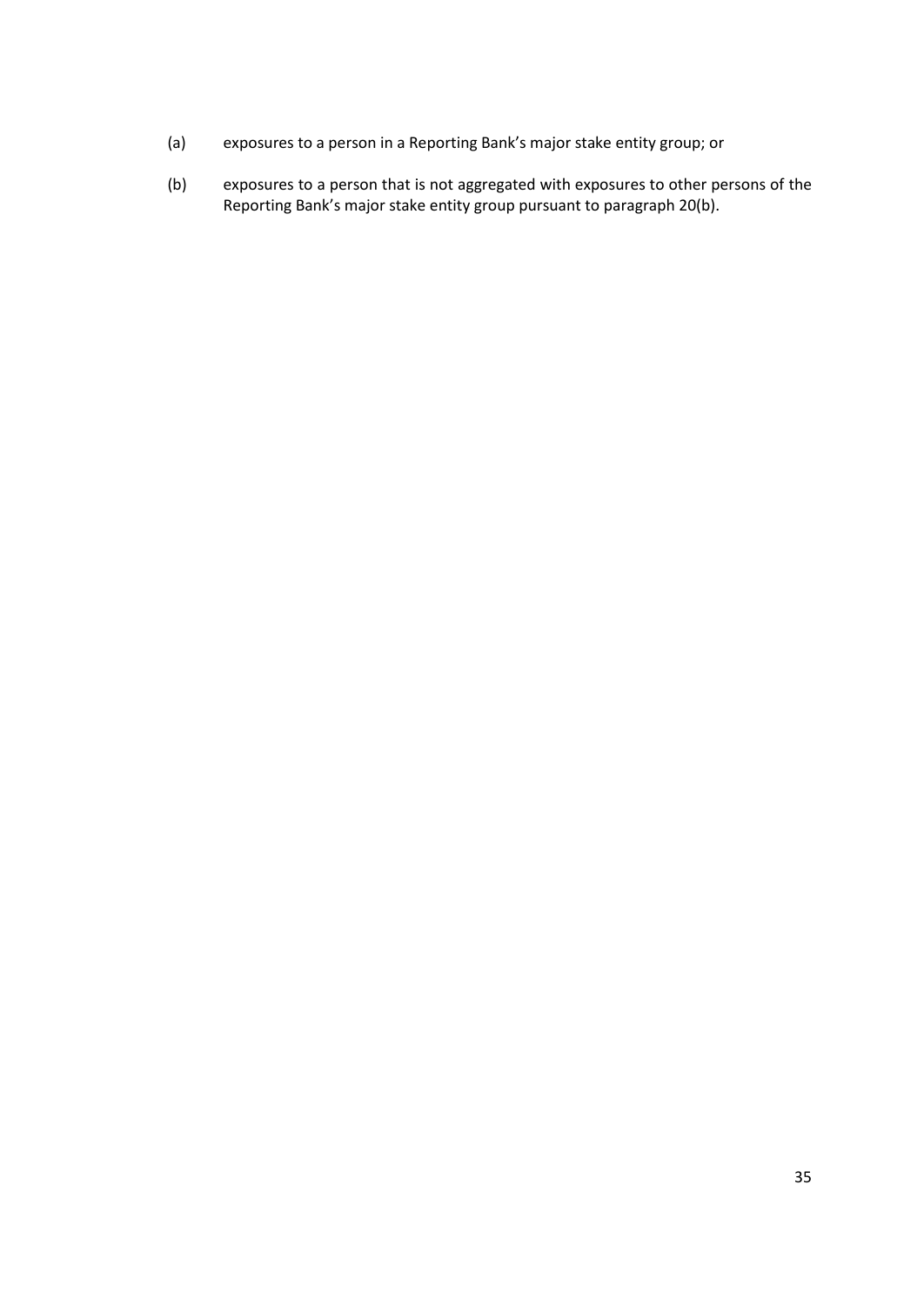#### **Reporting Template**

*(Refer to Excel file)*

# **Reporting Instructions**

#### **General**

- 1 For the purposes of the reporting form
	- (a) "Gross Exposures" refer to exposures measured in accordance with Annex C, without the effect of credit risk mitigation set out in paragraphs 2.7 to 2.11, 3.14, 3.15, 4.24 and 4.25 of Annex C; and
	- (b) "Net Exposures" refer to exposures measured in accordance with Annex C, after the effect of credit risk mitigation set out in paragraphs 2.7 to 2.11, 3.14, 3.15, 4.24 and 4.25 of Annex C.

2 A Reporting Bank must report its Gross Exposures and Net Exposures in terms of millions of Singapore dollars.

#### **Section 1: Large Exposures (excluding exempt exposures and exposures to major stake entity group)**

3 In the Section 1 worksheet of the reporting form, a Reporting Bank must measure in accordance with Annex C and report, the following exposures, excluding exempt exposures set out in paragraph 1 of Annex A and exposures to the Reporting Bank's major stake entity group:

- (a) the 20 largest exposures to a single counterparty group, ranked based on Net Exposures;
- (b) all other exposures to a single counterparty group that meet the definition of a large exposure, based on Net Exposures;
- (c) all other exposures to a single counterparty group that are equal to or above 10% of Tier 1 capital, based on Gross Exposures.

#### **Section 2: Exempt Exposures**

4 In the Section 2 worksheet of the reporting form, a Reporting Bank must report all exempt exposures set out in paragraphs 1(a) to (d), (f) and (g) of Annex A that meet the definition of a large exposure.

- 5 A Reporting Bank must indicate the type of exempt exposures as follows:
	- (a) "Central Government / Central Bank" for exempt exposures pursuant to paragraphs 1(a) and (b) of Annex A;